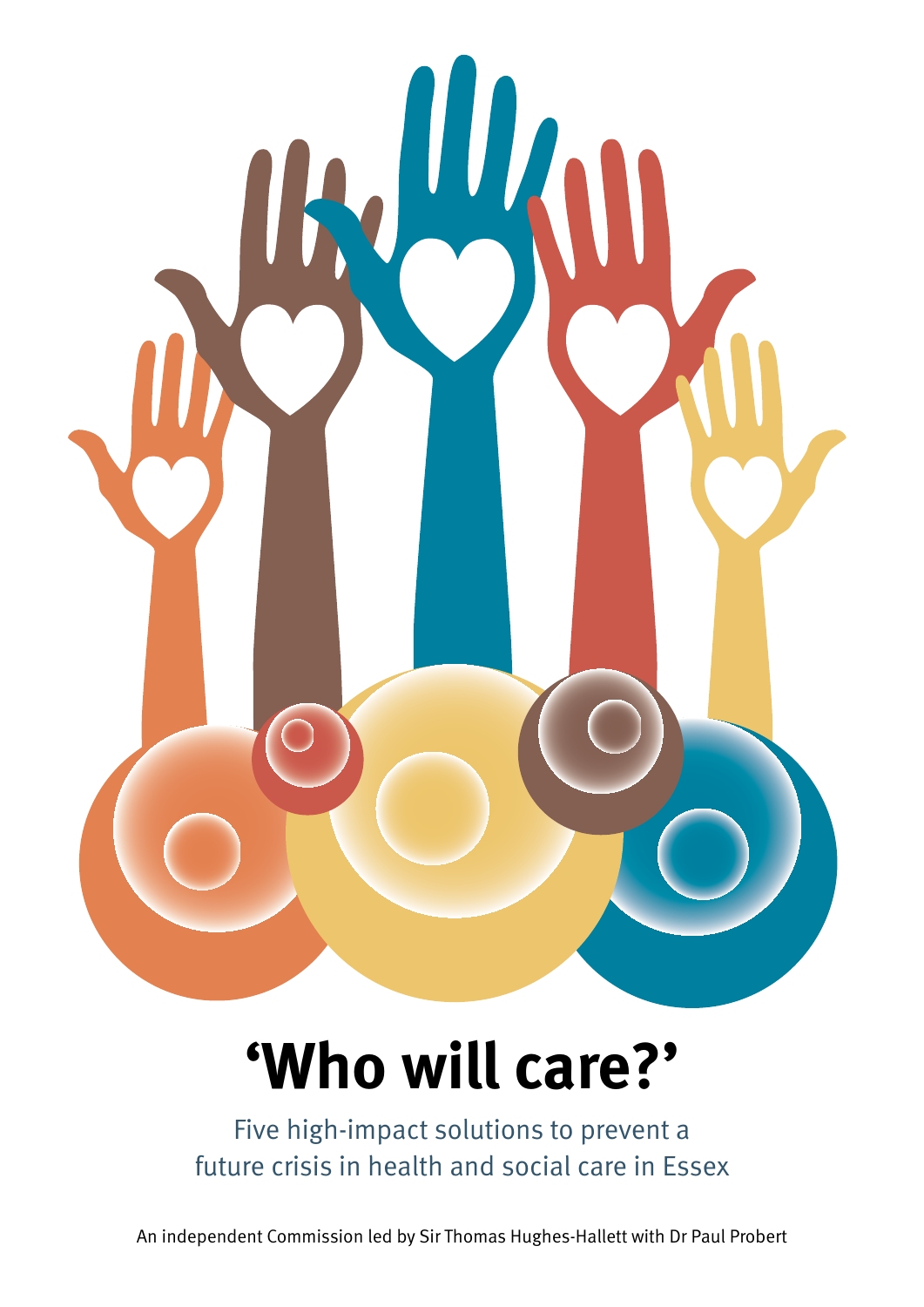In January 2013, five independent Commissioners began the task of tackling the single largest challenge faced by the people of Essex since the 1960s – how will we care for ourselves and our communities right now and in the future?

Who will care for us, the people of Essex, when we need support? Our population is getting older, larger in number, and an ageing population has greater and more complex care needs. New government reforms have destabilised and disintegrated further an already complex system of care.

The five of us are a hospital chairman; the chairman of Essex's main community charity; the chief executive of a disability charity; a GP and chairman of one of our new health organisations; and the chairman of an academic health institute who was formerly chief executive of a cancer charity. We recognised immediately that the money available from taxes and government funds was no longer going to grow every year as it has done for the last twenty, and might well reduce just as the need in Essex increases further. In particular we have real concerns about the current political protection of health budgets, which has contributed to cuts in crucial social care budgets, and the likely impact that cost shunting between health and social care will have on citizens.

Our instructions from elected representatives were to be unfettered, creative and focussed in considering how we can sustain and improve health and social care in Essex. In particular we were asked to create the conditions that would allow for one system of care from cradle to grave; to help prevent people needing crisis care by spotting needs earlier; and finally, to understand how all of us in Essex can look out for ourselves and help to support those who need our help most.

We set about this challenge with great enthusiasm and a belief that we would find five high-impact solutions to this very difficult question. We have done that. We believe that each of the five highimpact solutions is practical, and together, if properly carried out, each of you will receive good care when you need it. We have also identified two problems that require urgent further investigation.

There is no option but to take action as otherwise, within the very near future, there will be a real crisis in care for you and your family. Our

recommendations set out a new relationship between us as citizens and the state, and explain what needs to happen in order for this relationship to work. It is clear to us that the ability to take more control over our care really is the only game in town.

> We have been welcomed everywhere we have visited. We zigzagged across Essex taking evidence from hundreds of people of all ages in libraries, hospitals, community centres, from the young to the most frail. We would like to say a big thank you to all of you who have helped us and encouraged us to be brave, innovative and realistic.

## **What is this about?**

We agreed from the start a clear approach to ensuring we achieve good answers. The Commission's report is based on eight underlying principles:

- 1. We base all our recommendations on extensive evidence collected throughout Essex and from talking to others in Britain and internationally who have collected evidence to address similar challenges in other places.
- 2. We place the interests of the people of Essex above the organisations that serve us.
- 3. We are frank, bold, and honest in our recommendations.
- 4. We believe that individuals must take responsibility for their own health care and from an early age.
- 5. We push back against entrenched interest and conflicts and are prepared to recommend adjustments to traditional working practices and use of buildings.
- 6. We embrace the benefits of modern technology as has happened in all other walks of life but not always in care.
- 7. We recommend that all are incentivised in ways that complement each other.
- 8. We welcome all who can contribute to success from pharmacists to schoolchildren.

# By 'Essex' we mean the parts of the county covered by

Essex County Council, Southend-on-Sea Borough Council and Thurrock Council.

## **How did you find the solutions?**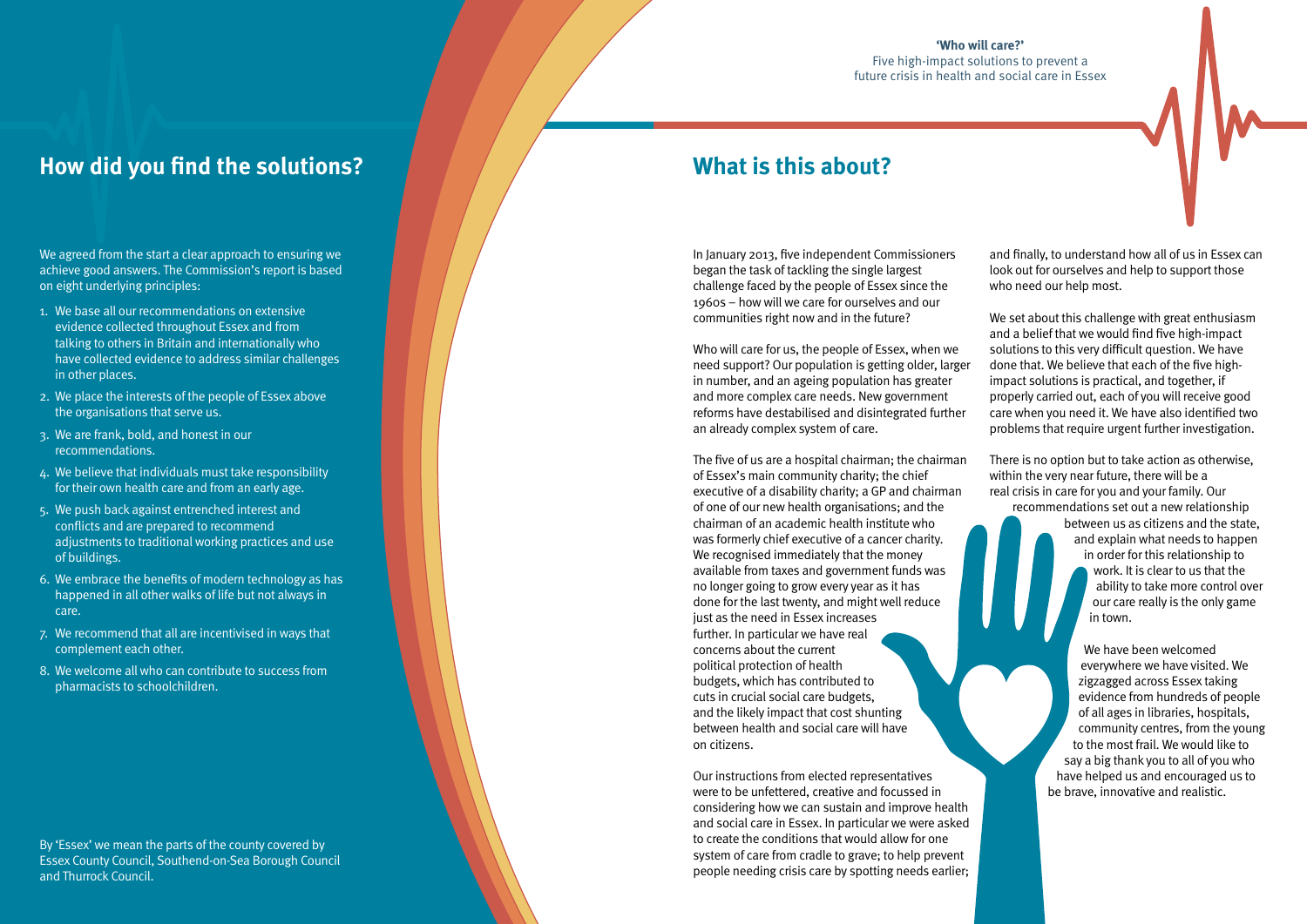You recognise that there is a shortage of money and you are ready to take on a new responsibility for your healthcare, embrace modern technology, and share your own data for your own good. But you have also said that the NHS, social care, charities and other organisations will have to be bolder, better co-ordinated, easier to access, more convenient, and more flexible with their workforce, if they are to remain supportive of the people of Essex.

You have encouraged us to recommend that if financial resources are constrained that they be targeted to those most in need rather than to 'marginal' benefits such as free spectacles for some. You told us that waste is still common (not least with prescriptions) and services not convenient for you as customers. Many of you now use Google and pharmacists for healthcare advice. You told us that they are available when it is convenient for you, not for them. You wanted pharmacists to receive additional money, while you felt GPs had adequate funding and the wrong incentives.

You want more of the taxpayers' money invested in community services and adult social care and less in hospitals.

You want to know whether we are investing well the significant funding committed to people with learning disabilities.

Many of you have expressed a desire to see stronger, safer, and more supportive communities. This Commission suggests how Essex can embrace a new social movement harnessing the desires that have been expressed to us.

There is much for you to be proud of. We identified so many good examples of great care in Essex, of exciting new innovations, and of communities

working together to support each other – but all too often these were in isolated pockets and with little evidence of good practice being shared. But there are encouraging developments taking place including the creation of the Essex Partnership Board to deliver public service reform and an accelerating initiative for collaboration amongst voluntary sector leaders.

As Commissioners, we want to build on the best and the hard work that has already been done by many. No more change for change's sake. We know that Essex is best-placed to be the shining example of care; success will need courage and trust in each other. We hope this report will help Essex achieve that goal.

> Sir Thomas Hughes-Hallett Cllr John Spence, CBE Mike Adams, OBE Professor Sheila Salmon Dr Gary Sweeney

### Introduction

Our five solutions aim to achieve particular successes:

- a more effective and earlier identification of your needs including support for you to self-identify;
- seamless care and support for all Essex people;
- • giving back to you the ownership of your health and care and reducing all of our dependence on the State; and
- value for your money.

You told us that crucial to achieving these successes would be making the most of our communities as our most valuable assets. We will need to own and share information about our health and particular needs. We will need to ask the Local Authority and Health commissioners to support achievement of these successes. We need to mobilise Essex's resources to all of our benefit, in a way that is best value for tax payers and rate payers and eliminate unnecessary waste. We need to swap ideas about what works best.

## **What are your five high-impact solutions?**

## **What is this about?**

#### **'Who will care?'**

Five high-impact solutions to prevent a future crisis in health and social care in Essex

> *'The state, in organising security, should not stifle incentive, opportunity, responsibility; in establishing a national minimum, it should leave room and encouragement for voluntary action by each individual to provide more than that minimum for himself and his family.'*

William Beveridge, *Social Insurance and Allied Services,*  1942



*'The level of public health corresponds to the degree to which the means and responsibility for coping with illness are distributed among the total population. This ability to cope can be enhanced but never replaced by medical intervention…That society which can reduce professional intervention to the minimum will provide the best conditions for health.'*

Ivan Illich, *Medical Nemesis: The Expropriation of Health,* 1975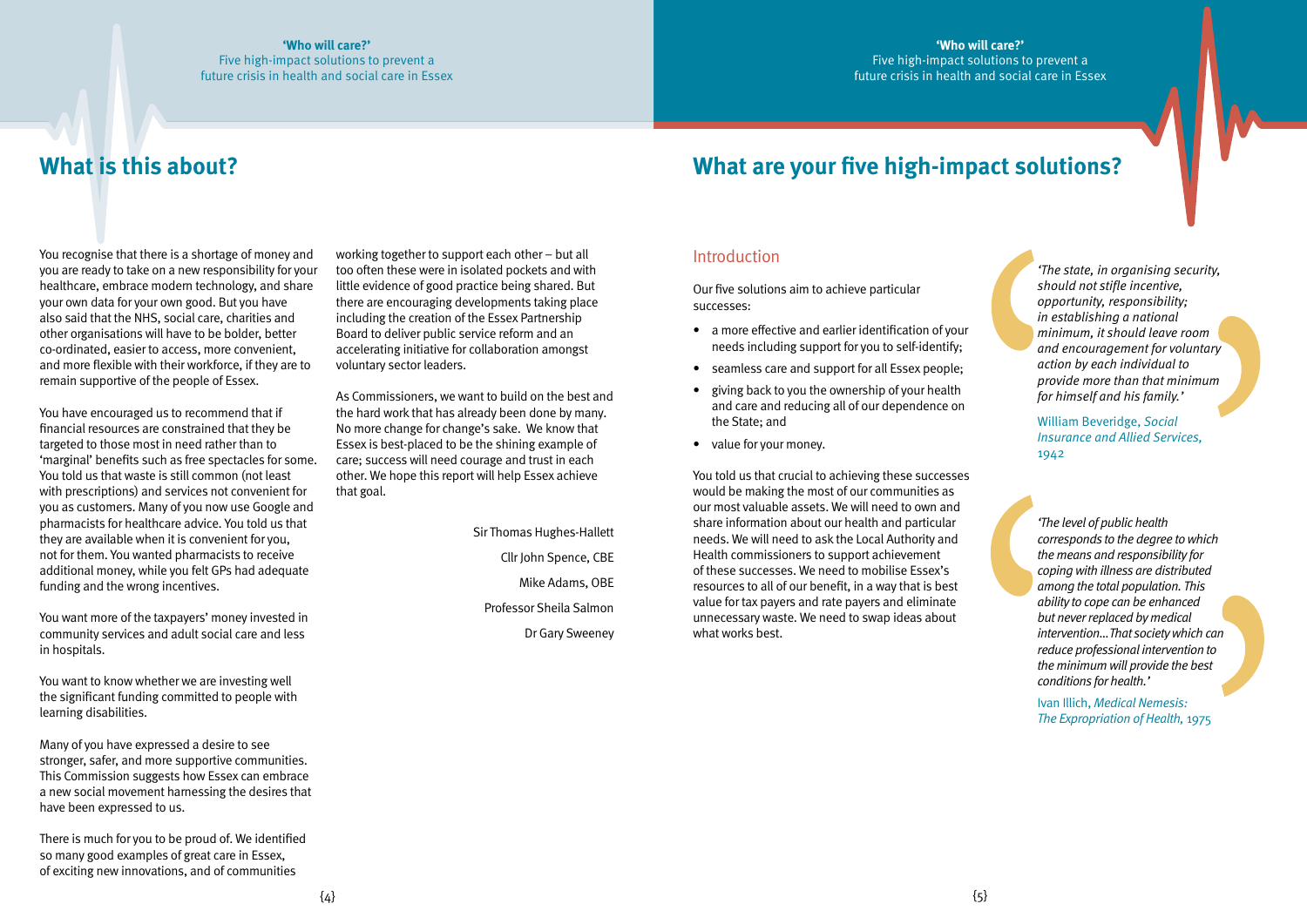#### **Our first solution:**

Agree a new understanding between the public sector and the people of Essex.

The public sector needs to be up-front and honest with us - clarifying the extent of the 'care offer' available to us. We will need to take ultimate responsibility for our own care, becoming key members of the care team – based on the premise that individual care is owned by the people of Essex. The public sector will need to provide core quality services to us, be able to answer questions and to help and encourage us to take on this responsibility whilst guiding us to, and facilitate the provision of, additional sources of support if we need them. You told us that you want to increase your ability to live independently for longer.

To support this recommendation, we call for:

*An easy to navigate Citizen's Guide to Care in Essex showing how each aspect of care can be accessed and what the core offering to the citizen comprises. This will be supported by a communication strategy, which will support the desire to create a new contract with the citizen – The "SatNav" of care in Essex.*

*A new publication, both in hard copy and online, championed by Healthwatch, the body which represents our interests in health and social care. This will give all of us the opportunity to share knowledge about what is best and worst in care services in Essex – The "TripAdvisor" of care in Essex.*

*The introduction of coaching, training and help lines to allow us to take control of our own health and that of our families. GPs and others will be given the tools to help to support us beyond our physical needs – the "driving lessons" of care in Essex.*

*A new approach in Essex to the support, acknowledgment, celebration, recognition and reward for informal and unpaid carers and patients who self-manage.*

*A revolution for the voluntary sector where it reviews, revises and regroups leading to an exciting new offering, supporting us to take ownership of our own care.*

*Essex to welcome new players and embrace and incentivise greater participation by corporate employers and providers so as to improve accessible, helpful, and customer-focused care services.*

#### **Our second solution:**

Prevent unnecessary crises in care

A new approach to change the focus of care from treating disease and chronic conditions to supporting individuals earlier – preventing crises in care, improving independent living, and creating a responsibility for all of us to identify those most in need of care and support in our communities.

The long term health of families and communities is planned together by us and by those who provide our care and support to ensure that the right care is received in the right place.

To support this recommendation, we call for:

*A new record owned by, and accessible to, the individual to be created as a new right for those of us most in need of care and support to allow for advanced planning and improved support at an earlier stage.*

*The provision of initial intensive care and support when an individual is first identified as being in need of care and support rather than when we reach a point of crisis which in many cases could have been avoided or better planned.*

*Everyone needing care and support to have the right to choose a co-ordinator/wellness worker to support them in taking responsibility for their care. Communities and the voluntary sector will be encouraged to step into this role but on a new 'person-centred', non-disease based approach.*

*Essex to support the evolution of Long Term Conditions Centres, nurse led and staffed partly by trained volunteers.*

*Essex to create online communities to help those of us in need of care and support to live independently and to combat loneliness.*

#### **'Who will care?'**

Five high-impact solutions to prevent a future crisis in health and social care in Essex

## **The five high-impact solutions The five high-impact solutions**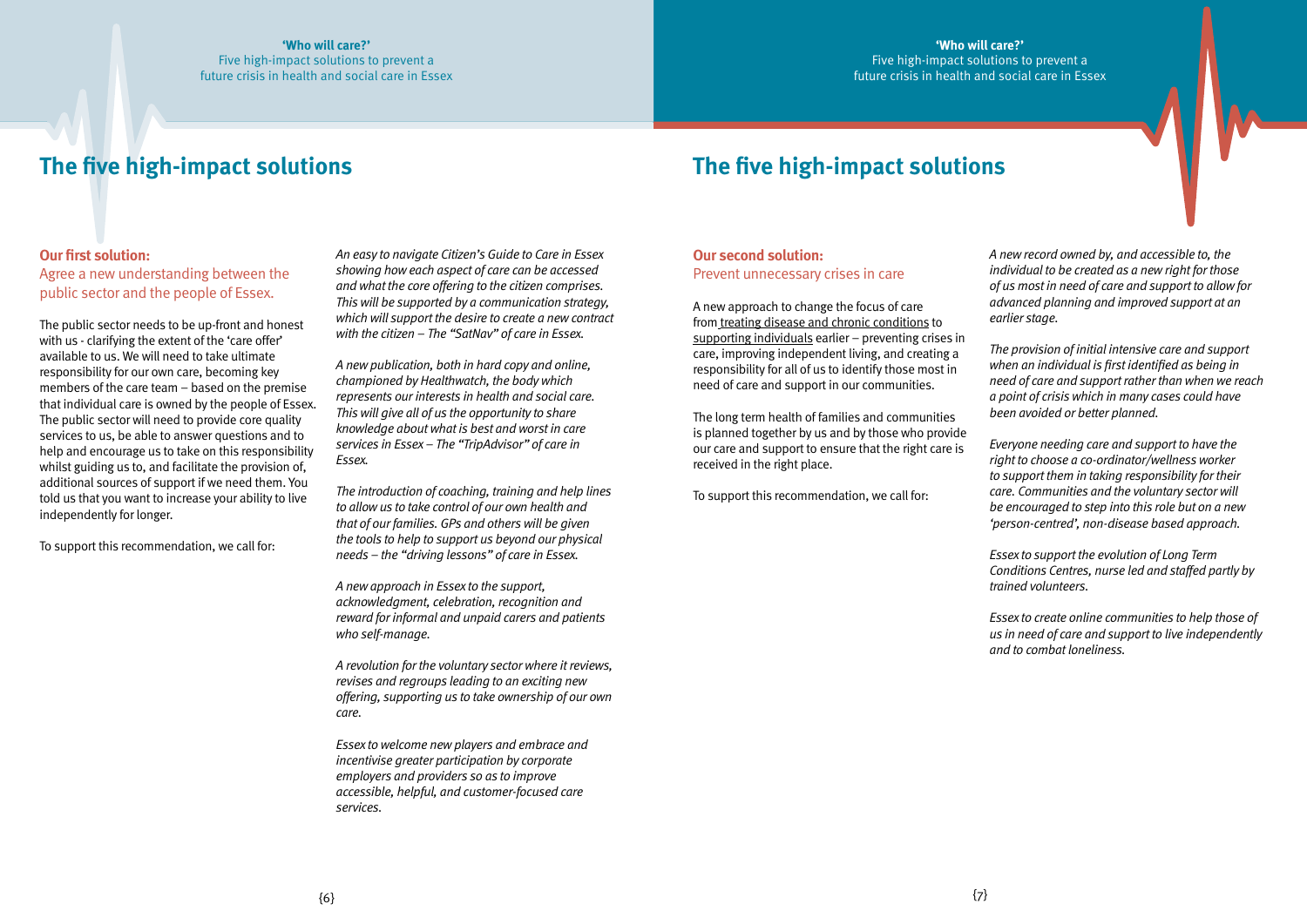#### **Our third solution:**  Mobilise community resources

A new approach to supporting communities and people – you are Essex's most valuable assets not liabilities! This is not an excuse to make communities deliver care 'on the cheap'. Instead it is an acknowledgement that, alongside occasions when voluntarism can and should play a greater role, there will also be instances where a local approach and local understanding of grass-roots needs can deliver best care, best support, best value, and greater independence for each of us.

To support this recommendation, we call for:

*Help for local schemes providing support and care on a voluntary basis – this can include some seed funding, training and information about best practice drawn from other places.* 

*The creation of an Essex-wide organisation embracing paid staff and volunteers so that every household has a team or individual charged with identifying early signs of difficulty, combining concepts such as Health Champions, Neighbourhood Watch, Village Agents, and the current Essex Fire Prevention initiative.*

*The introduction of a new award scheme for the most vibrant communities in Essex.*

*Public agencies that commission services to agree longer-term contracts than happen now – one year for pilot projects, but three to five years for services that are proven and essential, subject to annual appraisal of performance. Equally these public agencies should be encouraged to favour consortia of providers to encourage integration of services and better value.*

*Employers to support staff volunteering.*

#### **Our fourth solution:**

Use data and technology to the advantage of the people of Essex

This needs a new approach to making the most of information and technology. Given advances in recent years, it is surprising that the healthcare economy has not done more to embrace the richness of health and care data as well as technology. Organisations and individuals will welcome the benefits of using data and technology better to support independent living, self-care, and co-ordination and to give more convenient access to good advice. Only one out of more than 700 people we interviewed was unhappy with the concept of total transparency of data between professionals.

To support this recommendation, we call for:

*The urgent creation of a simple 'good enough' Essex wide data strategy supported by an IT strategy that enables success and sees the individual as the ultimate owner and custodian of their own health and care record.*

*Borough, city, district and unitary councils and housing associations to work together to create a housing strategy using assistive technology that will enable people to live independently for longer.* 

*A thorough telehealth and telecare trial in a meaningful population to identify and evaluate the benefits and appropriate design of the packages. This should be in an area of good internet coverage, good mobile signal coverage and with all patients consenting to open sharing of their data.*

## **The five high-impact solutions**

## **The five high-impact solutions**

#### **'Who will care?'**

Five high-impact solutions to prevent a future crisis in health and social care in Essex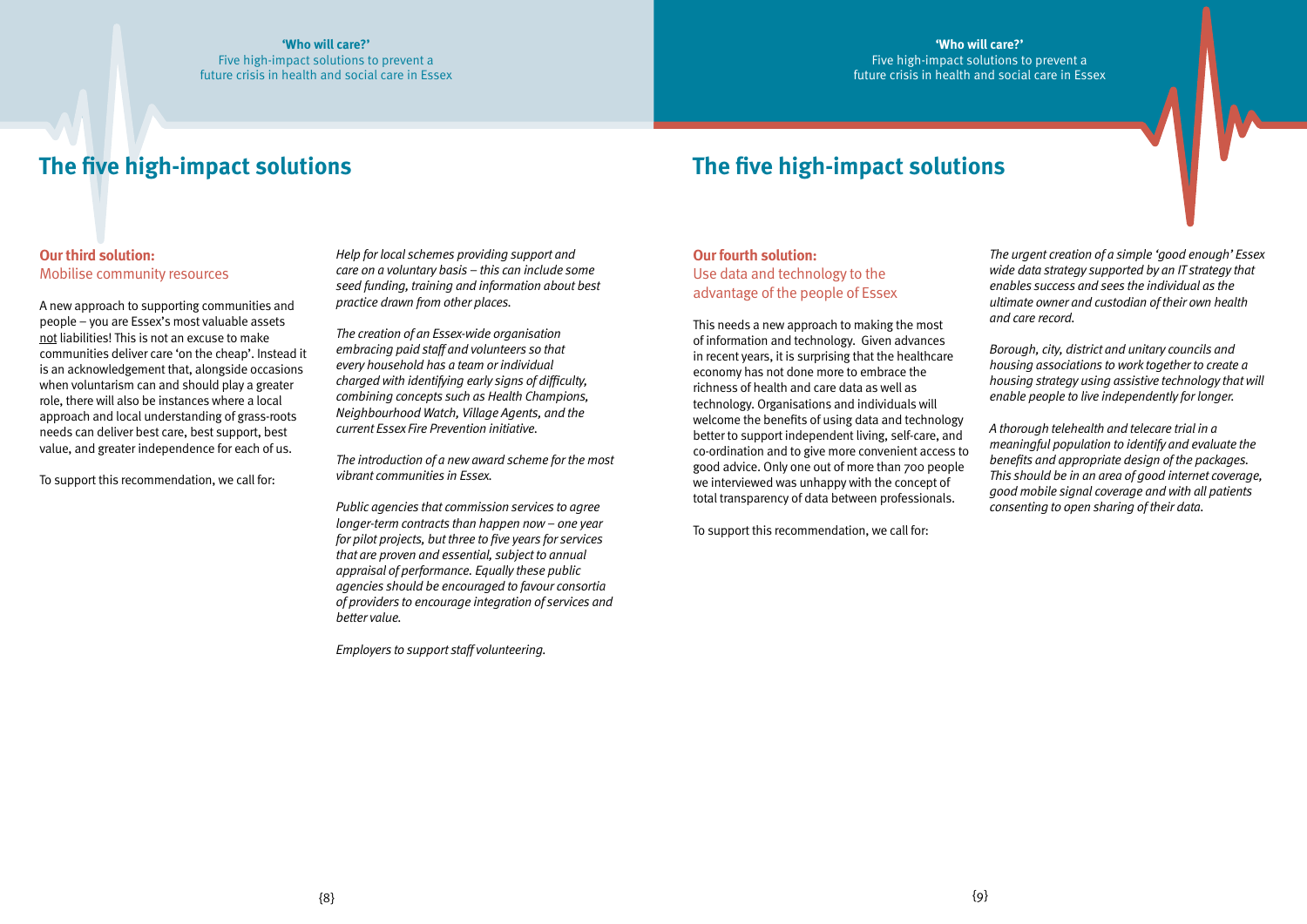### **Our fifth solution:**  Ensure clear leadership, vision and accountability

Clear leadership and accountability are the only ways to deliver better, more co-ordinated care. We recommend that implementation of our suggested solutions should be the responsibility of an Essex care partnership of commissioners and providers operating across Essex. This will bring together key partners from the public, private and voluntary sectors to procure and provide cradle to grave, co-ordinated, and convenient care for each individual. Every incentive must be aligned better to allow this to happen, with a clear vision that brings everyone together. If successful, this care partnership could take on broader responsibilities.

To support this recommendation, we call for:

*A care partnership with an independent Chair, governed by the Health and Wellbeing Boards, and operating across Essex to bring together key partners from the public, private and voluntary sectors.*

*A new culture of collaboration through 'a single pot of money' to deliver the identified outcomes. Permission should be sought from the relevant authorities and regulators to allow for this to be successful.*

*The partnership to focus with urgency and courage on core areas that pose significant care challenges across Essex:* 

- *Bringing commissioners and providers together, from hospitals to care workers, to achieve the best care, best access, in the appropriate setting, cared for by the appropriate people and at the best value to the taxpayer;*
- *Allowing us to share our data;*
- *Identifying earlier those most in need and most likely to require care;*
- *Making the most of our communities and all our assets; and*
- *Creating a county-wide strategy to support us to take control of our own health and care and make the most of recent technologies to enhance the support provided.*
- 1. Appropriate hospital discharge are Essex citizens being discharged properly from hospital? And are they being discharged to the place they want to go?
- 2. Learning disabilities are services for people with learning disabilities and their families optimal given the large financial investment made? We heard few if any compliments from families and service providers alike.

*Investment in the leadership team and the building of trust between us, including working with non-executive mentors from customer-facing organisations.*

*The integration of provision – in other words make services less fragmented, easier to navigate, and hence better value for money. Commissioners will incentivise providers to work together rather than driving them apart through divisive tendering processes.*

*Whenever a new service is commissioned another should be decommissioned. Commissioners should be encouraged to identify non-core services now.*

*Commissioners should be supported to consider greater flexing of the workforce.*

### Two thorny problems

The Commission also wants to make two recommendations to problems that need urgent answers.

We call for root and branch reviews to be carried out where you have expressed dissatisfaction with services and concern about value for money. These services are:

We believe the answers to both questions require a radical rethink by bringing together all interested parties to create new solutions. The new care partnership we propose could lead on these issues as well.

# **The five high-impact solutions**

# **The five high-impact solutions**

#### **'Who will care?'**

Five high-impact solutions to prevent a future crisis in health and social care in Essex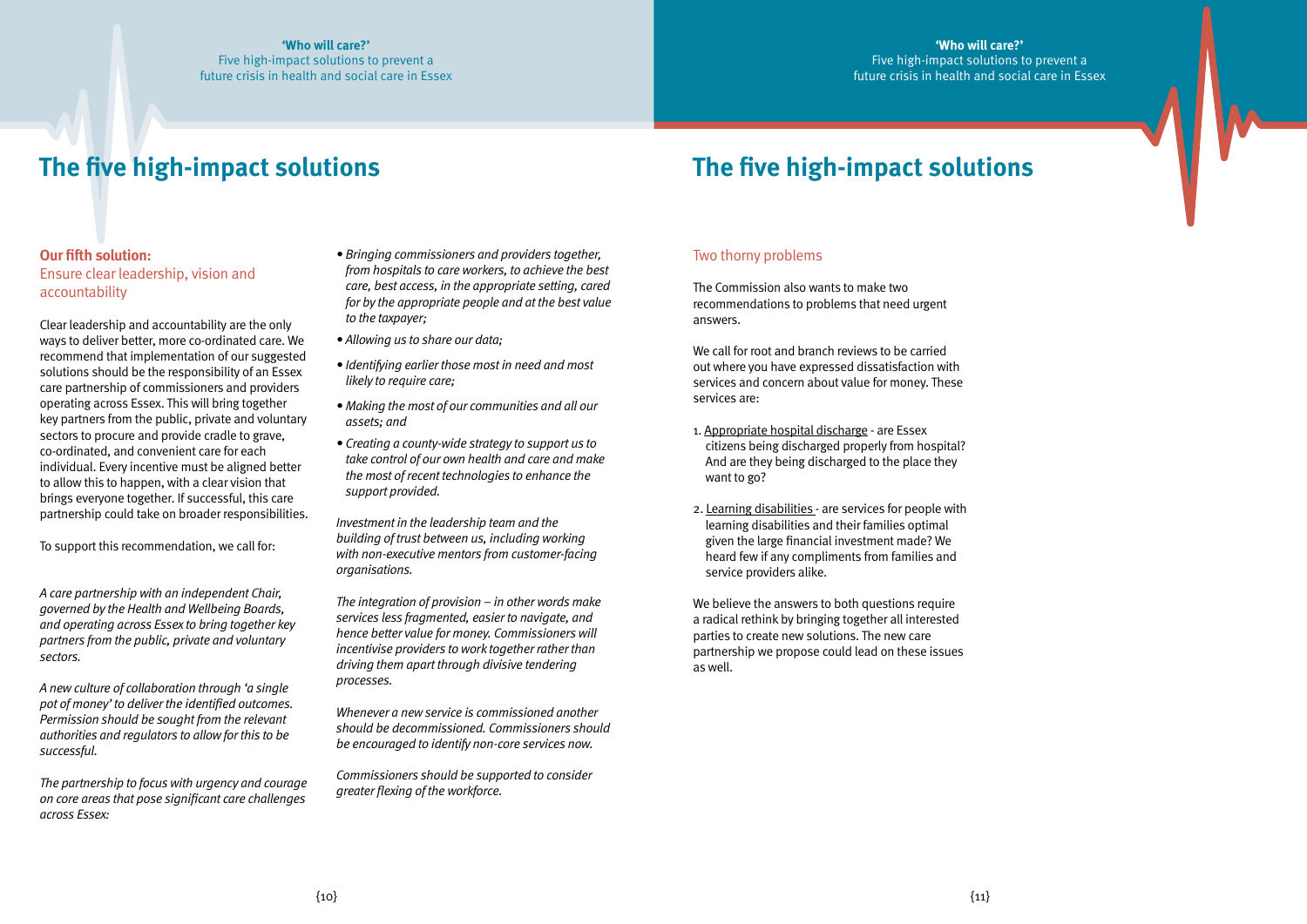## **Leadership**

a common approach to care and begins work on the core health and social care chala common approach to care<br>and begins work on the core<br>health and social care chal-<br>lenges

By Winter 2013: business<br>leaders begin mentoring<br>health leaders in Essex - part<br>of the development of a<br>trusting leadership team health leaders in Essex - part By Winter 2013: business leaders begin mentoring of the development of a trusting leadership team

Throughout 2014:<br>decommissioning of non-<br>core services alongside<br>commissioning of new activity commissioning of new activity Throughout 2014: inte-<br>gration of provision begins<br>- an ongoing drive to make<br>services less complicated decommissioning of noncore services alongside Throughout 2014:

Throughout 2014 and<br>ongoing: those providing<br>services are incentivised to<br>work better together services are incentivised to ongoing: those providing Throughout 2014 and work better together

A culture of measurement,<br>comparison, learning and<br>improvement is in place A culture of measurement, comparison, learning and improvement is in place

April 2015: one pot of<br>money alongside one set of<br>outcomes money alongside one set of April 2015: one pot of outcomes

By Winter 2015: a common,<br>collaborative leadership<br>across the Essex health<br>economy By Winter 2015: a common, collaborative leadership across the Essex health economy

| Toj<br>DEO       |                                                                                                                                                                                                                                                                                                                                                                                                                    |                                                                                                                                                                                                                                                                                                                                                                                                  |                                                                                                                                                                                                                                                                                                                                                                                                                      | Early 2016: if appropriate, roll<br>Patient-owned records are<br>the default across Essex<br>telecare across Essex<br>out telehealth and              | Cradle to grave co-ordinated<br>and convenient care is the   |
|------------------|--------------------------------------------------------------------------------------------------------------------------------------------------------------------------------------------------------------------------------------------------------------------------------------------------------------------------------------------------------------------------------------------------------------------|--------------------------------------------------------------------------------------------------------------------------------------------------------------------------------------------------------------------------------------------------------------------------------------------------------------------------------------------------------------------------------------------------|----------------------------------------------------------------------------------------------------------------------------------------------------------------------------------------------------------------------------------------------------------------------------------------------------------------------------------------------------------------------------------------------------------------------|-------------------------------------------------------------------------------------------------------------------------------------------------------|--------------------------------------------------------------|
| 2015             | policy to no longer penalise<br>those who save for their<br>disabled children's future<br>Government changes tax                                                                                                                                                                                                                                                                                                   | needing care and support has<br>own co-ordinator or wellness<br>the choice to appoint their<br>Across Essex, every person<br>worker                                                                                                                                                                                                                                                              | End 2015: 1,500 individuals<br>each look out for 600<br>households                                                                                                                                                                                                                                                                                                                                                   | progress at telehealth and<br>connectivity across Essex<br>implement and assess<br>lobbying for improved<br>telecare sites whilst<br>Throughout 2015: | By January 2015: clear<br>progress and improvement in        |
| 1700<br><b>A</b> | coaching, training and helplines<br>ng carers and those<br>sor Essex launched<br>tself-management<br>2014: introduce a<br>supporting and<br>2014: launch the<br>5 Guide to Care in<br>14: extension of<br>f 2014: health<br>TripAdvisor Essex laur<br>by Healthwatch Essex<br>-manage<br>to suppor<br>By mid 20<br>celebratin<br>Spring 20<br>By end o<br>Spring 20<br>who self-<br>Citizen's<br>scheme :<br>Essex | of care and support underway<br>or those most in need<br>olunteer-supported<br>advanced planning<br>Long Term Conditions Centre<br>care record owned by Essex<br>residents not public<br>agencies and designed to<br>014: introduce a<br>014: first nurse<br>oved support<br>Commissioning of new<br>led and v<br>allow for<br>and impr<br>Spring 20<br>Spring <sub>2</sub><br>services<br>opens | 2014: Create village/<br>ommunity groups to<br>'groups of households<br>End 2014: inaugurar<br>"vi <i>brant communities</i> " awards<br>for Essex neighbourhoods<br>End 2014: 1,000<br>individuals each look out for<br>014: move toward<br>commissioned by<br>3-5 year contracts for<br>services commission<br><b>600 households</b><br>public agencies<br>End 2014<br>Spring <sub>2</sub><br>Spring 20<br>care for | telehealth and telecare sites<br>technologies in place across<br>End 2014: housing strategy<br>supporting assisted<br>o14: agree<br>Spring 2<br>Essex | January 2014: integration<br>plans agreed                    |
|                  | to make greater use of social<br>prescriptions, helping us<br>deal with issues beyond the<br>sector begins to review how<br>it does business, grounded<br>in the principle that our well-<br>being is our responsibility<br>create a new contract with<br>Autumn 2013: GPs begin<br>Winter 2013: voluntary<br>Ongoing: campaign to<br>the people of Essex<br>physical                                              | identifying the 20 per cent of<br>Essex residents most in need<br>Winter 2013: ensure intensive<br>initial support is in place for<br>online communities to help<br>Winter 2013: promotion of<br>those considered most in<br>need of care and support<br>Autumn 2013: begin<br>of care and support<br>those in need                                                                              | By Winter 2013: large<br>employers commit to<br>promoting volunteering and<br>community activity to their<br>staff<br>community schemes,<br>drawing on local knowledge<br>Winter 2013: consortia of<br>organisations encouraged<br>to collaborate and jointly<br>and appetite - bolstered<br>Ongoing: implement<br>where apppropriate<br>bid for services                                                            | development of Essex-wide<br>In Autumn 2013: begin<br>data strategy                                                                                   | In Autumn 2013: a Care Part-<br>nership is created, develops |
|                  | Dnderstanding                                                                                                                                                                                                                                                                                                                                                                                                      | Prevention                                                                                                                                                                                                                                                                                                                                                                                       | <b>Community</b>                                                                                                                                                                                                                                                                                                                                                                                                     |                                                                                                                                                       |                                                              |

norm in Essexnorm in Es



Early 2014: 'permission to

Early 2014: 'permission to<br>innovate' granted

innovate' granted

September 2014: begin measuring success

September 2014: begin<br>measuring success

Throughout 2014: integration of provision begins - an ongoing drive to make services less complicated

the Care Partnership's areas of focus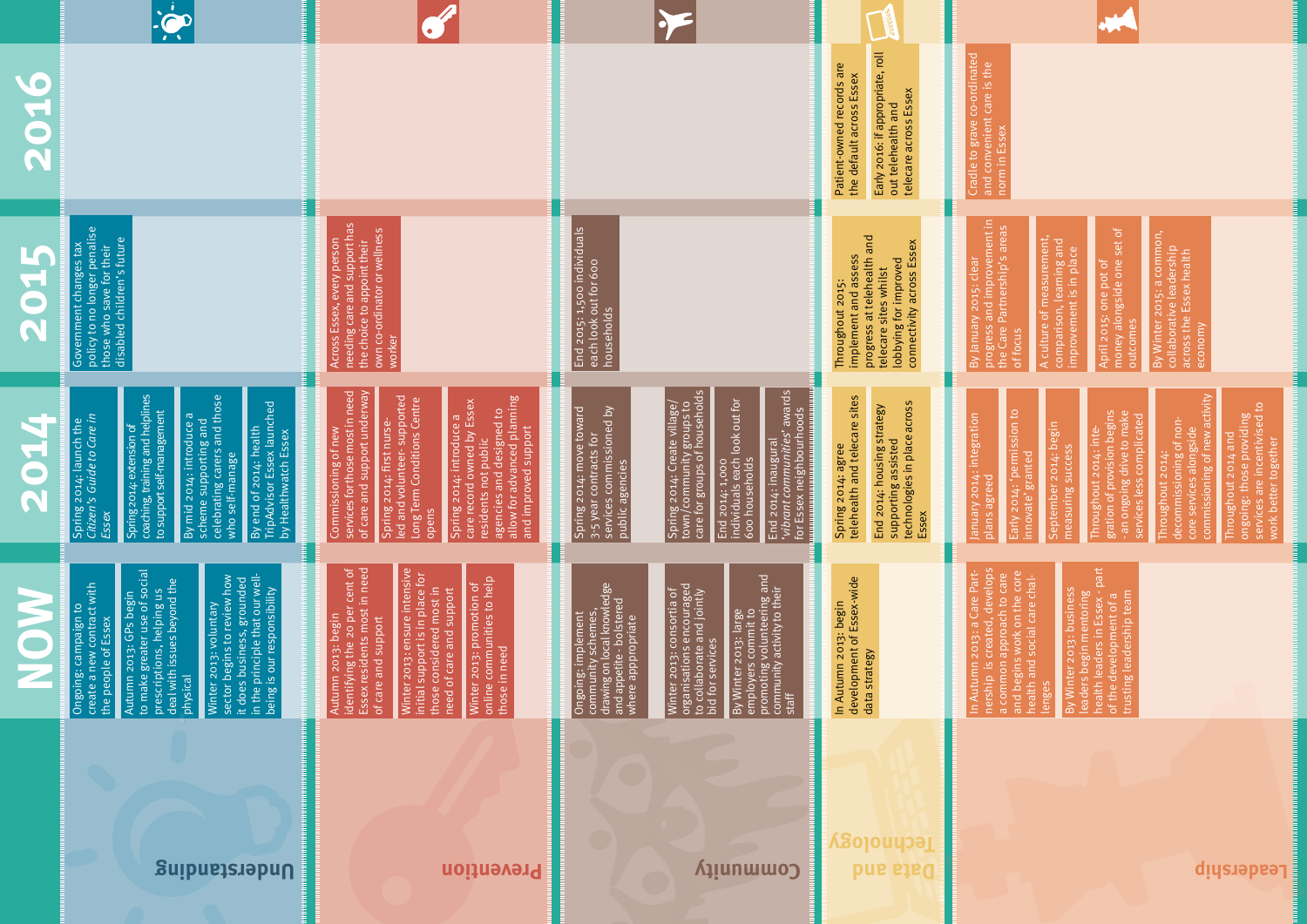Five high-impact solutions to prevent a future crisis in health and social care in Essex

The problem is a simple one. More people need care and there is not enough money to go around.

Across Essex, publicly-funded health and social care organisations are facing budget pressures. In plain English, some organisations' budgets will reduce, for others the amount of money they have will increase but not quickly enough to meet the increased demand for services.

The money in the system needs to go further. The number of us who make use of health and care services is increasing. Why is this?

Whilst NHS health care is free, many of us pay for our own social care.<sup>ii</sup> Those that don't, look to local councils to provide care. This care is paid for through general taxation. Some have suggested that public spending on social care alone will need to triple over the next twenty years to keep pace with our ageing society – at precisely the same time as the number of us in work is reducing.<sup>iii</sup> There is little evidence to suggest that this is possible. A declining number of taxpayers are being asked to fund health and care services – it is a burden they may struggle to bear. Sextion of health and social care. This were the next thank that continue in the public provision of health and social care.<br>
Sexting on the public provision and social care.<br>
The King's Fund, January 2013<br>
and Society – a

For one thing, we are living longer. More people than ever before are living well into retirement. The average baby born in Essex today can expect to live to 80 if they are a man or 83 if they are a woman. This compares to 66 and 71 for men and women born in 1948.

But averages can be misleading. Essex is already home to some 300,000 over-65s – and many people will live long beyond the *'average'*. There are around 36,000 over-85s in Essex. That number is equivalent

to a large market town and the figure will more than double in the next twenty years.

We might wish for an active, healthy retirement, but for most of us, the last years of our lives – whether they fall in our fifties, sixties, seventies, eighties or beyond – will see us increasingly frail and increasingly unwell.<sup>i</sup> The average Essex resident in their mid-80s will have three to five illnesses when they die.

> Although there is some frustration at public health messages - *'we've had it pushed down our throats for so long'* as one Basildon resident put it – poor personal choices will likely catch up with those of us who over-eat, drink too much, or smoke (or all three) sooner rather than later. iv

But this isn't just about people *growing old.* It's about people *getting older* as well. Advances in public health and in medical technology alongside improvements in baby units mean that illnesses and conditions that, as recently as the 1960s, saw babies, children and teenagers die, no longer lead to as early a death. There are men and women alive in Essex today who would not have reached adulthood even a generation ago. Improvements in battlefield medicine also mean that more young men are returning from tours of duty to garrison towns like Colchester with significant physical disabilities.

We should welcome these improvements in medicine. However it does comes at a cost – one that few Essex residents are aware of. For example, the average annual cost to the taxpayer of caring for someone with Learning Disabilities is more than £50,000. This compares to £10,000 typically spent each year on an

**Co-morbidities** – co-morbidity<br>means having more than one<br>long-term health problem - for<br>example, high blood pressure<br>and diabetes, or high blood<br>pressure, diabetes, and heart<br>failure.<br>One disease may make another<br>worse, *means having more than one long-term health problem - for example, high blood pressure and diabetes, or high blood pressure, diabetes, and heart failure.* 

older person receiving social care.

This difference is significant both in cost and in duration. An older person may receive social care for four years. A child with Down's syndrome can now be expected to live into their 60s – compared to a life expectancy of only twelve years a century ago. It is not unusual for some children with learning disabilities to receive more than £2,500,000 worth of care over the course of their life.

We expect the number of us in Essex needing social care support to grow from 35,000 now to more than 137,500 by 2030. The increasing number of older people needing care, and the cost of supporting a smaller but growing number of children and adults with care needs are two difficult challenges. To these we can add the consequences of us living less healthy lives.

It is not a given that if someone is obese they will also have Type 2 diabetes and heart disease, but there are a growing number of us whose personal choices make it more likely that they will suffer from two or more diseases – diseases that are often avoidable.

More people living into old age, more people living longer and more people living unhealthily are creating a real problem for Essex.

We need to recognise that, even if public spending were to increase, it would struggle to keep pace with the scale of the challenge posed by our changing population.

We need to recognise that, even if we wanted to, we could not spend our way out of the problem. We need to recognise that, to avoid a future crisis in health and social care in Essex, we need to do things differently.

## **What is the problem and how serious is it? What is the problem and how serious is it?**

*'In the past 50 years, spending on the NHS in the United Kingdom has increased from 3.4 per cent to 8.2 per cent of gross domestic product (GDP). If the next 50 years follow the same trajectory, the United Kingdom could be spending nearly one-fifth of its entire GDP on the public provision of health and social care.'*

John Appleby*, Spending on health and social care over the next 50 years. Why think long-term?,* 

*disability affects the way a person understands information and how they communicate. This means they can have difficulty:* 

- *• understanding new or complex information;*
- *• learning new skills; and*
- *• coping independently.*

*Up to 4,000 people in Essex have severe learning disabilities. This figure is increasing.*

*One disease may make another worse, and the combined effect of all the diseases may be more than each on its own.*

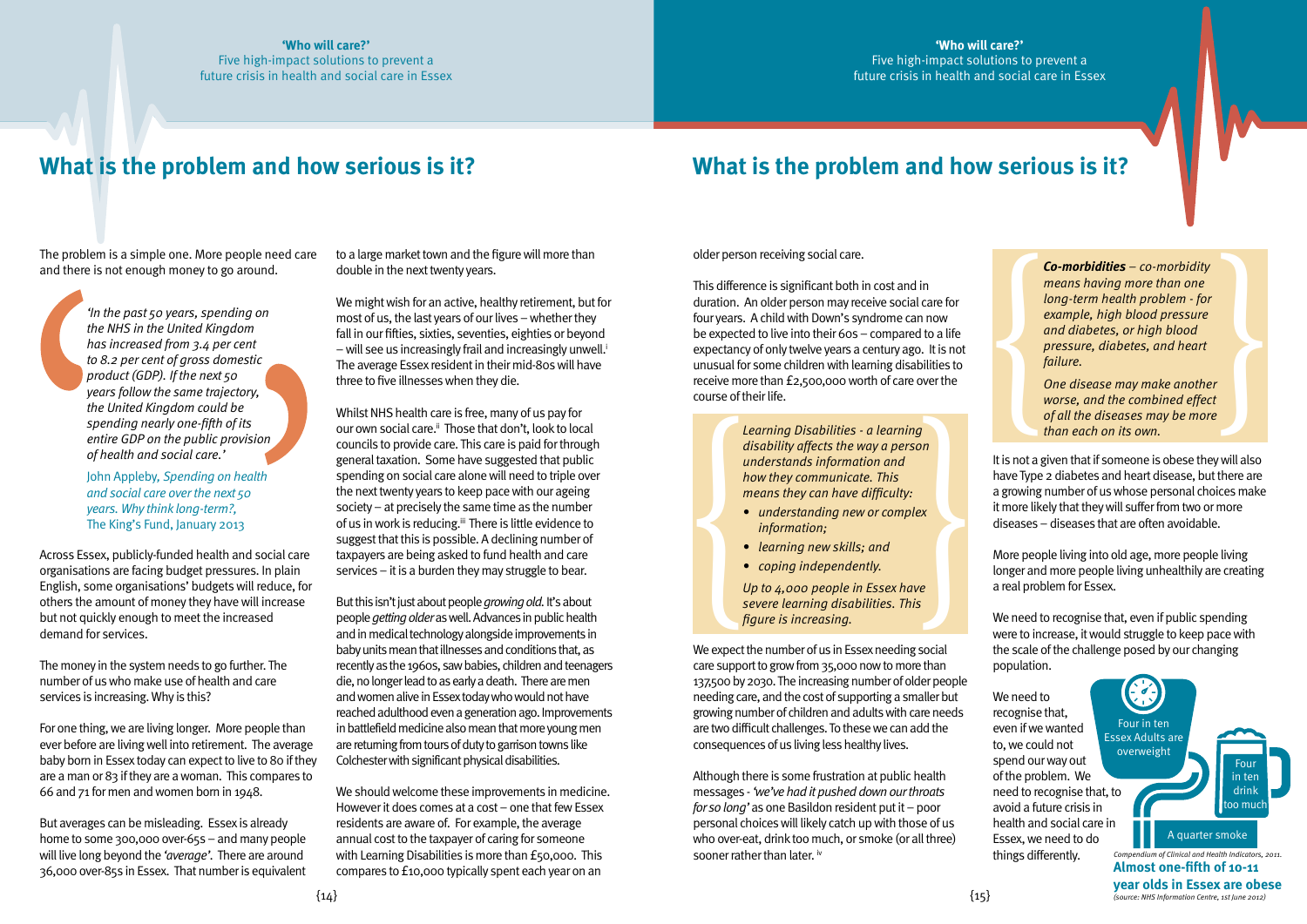### Failing to care for yourself is, in the hard-hitting words of one Brentwood resident, a *'self-inflicted wound'*. Our health is our responsibility – or to put it another way: your health is your responsibility.

This is a straight-forward way of recognising that public agencies can play an important role in *helping* individuals to live well but they cannot *make* individuals live well. The primary responsibility for leading a healthy life rests with us as individuals. Although this transfer of control and ownership may trouble some professionals, the evidence we have taken across Essex has convinced us that the residents of Essex believe that their health is their responsibility.

We need to think about our wellbeing and how we can live better. We should focus not on what we can't achieve, but rather on what we can. Each of us has the power to improve not only our own life but also the lives of others.

Employers, as a whole, need to promote not only the health and safety, but also the health and wellbeing of their staff. People spend much of their time at work, and wellness at work matters. Generally, healthy employees are more productive than unhealthy ones; their wellbeing contributes to business success.<sup>v</sup>

Importantly, we are not alone. We should be supported by the state, by business, by the voluntary sector, by our communities and our neighbours. Ensuring our health and wellbeing is not a task for local authorities alone, any more than it is the sole preserve of GPs, of Clinical Commissioning Groups (groups of GP practices responsible for commissioning many health and care services for patients), or of hospital trusts (bodies managing NHS hospital care and providing hospital-based services). Our health and wellbeing

is best ensured by us as people, communities, and public, private and voluntary sector organisations working together across health and social care.

Those public bodies responsible for taxpayerfunded health services need to take the principle of *'our health, our responsibility'* to heart. The services they offer must meet the needs of the people, not the preconceptions of those who draft current tenders for services. The Commission is convinced that we, the people, own our health.

The Commission calls on organisations across the county to do whatever they can to promote the health and wellbeing of their people, convinced that there is a strong business case – and a moral imperative - for keeping employees healthy.

It is not only at work and at home, but also in our immediate neighbourhoods, that we can make a difference. We should encourage schools to create voluntary street schemes for those of us most in need of care and support in their catchment area and to provide basic health training for students.

Through the work of the Commission, we have already been able to bring about two neighbourhood pilots in Canvey Island and North East Chelmsford – grass-roots community programmes designed to make a difference on a street-by-street basis.

#### **'Who will care?'**

Five high-impact solutions to prevent a future crisis in health and social care in Essex

## **What can we all do to help? What can we all do to help?**

Speaking to a group of Essex teenagers who were either at work or studying, we asked if they would consider helping someone in need. One, concerned about the potential long-term commitment, said *'I'd like to think I would, but I wouldn't … after getting in from work there's too much to do';* another, recognising the disproportionate value of smallscale acts of kindness, justified her willingness to help by comparing what else she might have done instead: *'half an hour a month … that's only one episode of EastEnders'.*

We all need to make choices about the extent to which we help each other, but we are convinced that if we want our local area to be better, we are the people best-placed to make the change.

*'The person is responsible – not the government, not the local health system.'*

#### Essex resident, Pitsea, June 2013

*'They, Rita and Bob, my father's neighbours, always look out, keeping a really good eye on him. We're really grateful to them … I work, I do shifts at Broomfield hospital… I can't be there all the time, knowing there is someone just over the road keeping an eye, it's a great comfort. My brother and I really appreciate what they do.'* 

Ann, Great Totham *Dave Monk Show,* BBC Essex, 16 July 2013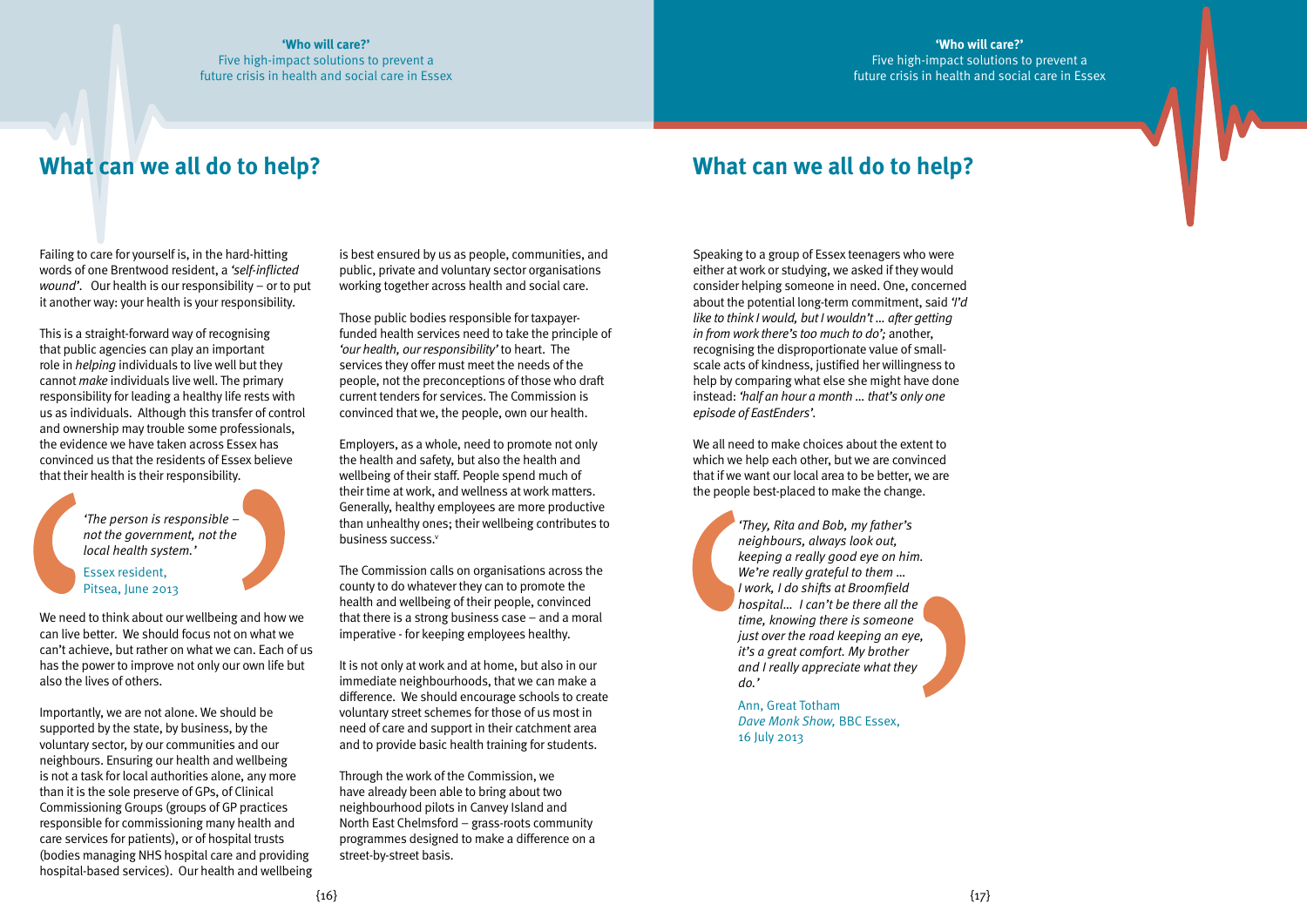*For many of us, it is difficult to understand what aspects of our wellbeing are health-related and which are social care-related. We have yet to meet any citizen who welcomed (or understood) a health and social care split. However, the system operates on two distinct models, one dealing with health, one dealing with social care, so it is helpful to understand what happens where.* 

through general taxation – at a cost, in Essex, of more than £3 billion last year. 3,500

**Health –** although many private companies provide healthcare for those willing to pay for it, for the vast majority of us, the NHS is our health service. Founded sixty-five years ago, the NHS provides a range of services from ante-natal screening (before the cradle) to end-of-life care (very nearly the grave). GP surgeries, operations, out-patients' clinics and most hospitals are all part of the health system.

Unlike the *'free at the point of delivery'* NHS, and unlike children's social care, adult social care is means-tested – in other words, the amount you pay for care depends on the amount of money you have, with those with savings of over £23,250 having to pay for all their care. From 2017, there will be a limit of £75,000 to the amount of money an individual will need to pay for elderly care before receiving free social care support from their council, funded by tax payers. $vi$ 

Leaving aside some charges – such as prescriptions, spectacles and dentistry – we do not pay for the NHS when we use it. Instead NHS services are funded

Whilst a majority of Britons view the NHS as the *'envy of the world',* as we move further away from 1948, there is growing concern that the NHS is primarily focused on dealing with 'illness' rather than promoting 'health'.

**Social Care – by contrast, there is** 

no simple definition of social care. It covers a wide range of services - like help with washing, dressing, feeding, or assistance in going to the toilet, meals-on-wheels, day centres, and homehelp for people with disabilities. Councils, charities and companies provide social care services to frail older people, to those with mental health problems, to those with physical

disabilities and to those with learning disabilities.

Although spending on social care has increased significantly over time, the number of us receiving services has reduced - the result of stricter eligibility criteria and more complex care needs.

Regardless of the sector, spending on both health and social care has increased significantly over recent years:

For the foreseeable future, public spending increases will be less pronounced. The government has committed to protect NHS spending, whilst reducing local government funding. Although not the full picture, this means that NHS budgets will increase by 4.2% between 2010/11 and 2015/16, compared to a 35% reduction in grants received by local<government.vii>

## Health and Social Care - a beginners' guide **How you would allocate public funds** -

## **'Who will care?'**

Five high-impact solutions to prevent a future crisis in health and social care in Essex

# **creating a People's Care Budget for Essex**

**The background –** In June, 100 Essex residents came together in Basildon and Braintree to debate the future shape of care in Essex. These residents, chosen to be representative of Essex communities as a whole, then decided how they would spend almost £3.4 billion of public money currently spent within the health and social care system in Essex.

**The process –** Across high-level categories – covering both health and social care services – participants were given an overview of the service provided, the associated budget, the cost per resident and the cost per recipient of service. In groups, participants then began the process of discussing and agreeing Essex's care budget. They were not asked to cut budgets, and instead focused on re-allocating money between services.

**The result –** There was significant agreement that a care system across Essex should focus more on community activity and preventative work than is currently the case.

GPs were viewed as increasingly unresponsive and difficult to see at times that worked for residents – by contrast, budgets for pharmacists were increased given the improved customer-focus they offered. Prescription costs were considered too high and there was surprise and frustration that cheaper generic drugs were not more widely prescribed.

Increased expenditure on public health, a range of social care services, and community health services gave residents the confidence to reduce hospital budgets (aside from maternity and A&E services) reassured that preventative services were in place.



| <b>Activity</b>                         | <b>Current spend</b> | <b>New spend</b> | <b>Difference</b>     |
|-----------------------------------------|----------------------|------------------|-----------------------|
|                                         | £m                   | $\mathsf{fm}$    | % change per category |
| <b>Public Health</b>                    | 64                   | 79               | 23.44%                |
| <b>Older People Social Care</b>         | 317                  | 360              | 13.56%                |
| <b>Mental Health</b>                    | 261                  | 270              | 3.45%                 |
| Learning Difficulties                   | 253                  | 253              | 0.00%                 |
| <b>Physical Impairments Social Care</b> | 64                   | 70               | 9.38%                 |
| <b>GP Services</b>                      | 249                  | 235              | $-5.62%$              |
| <b>Prescribing Costs</b>                | 266                  | 219              | $-17.67%$             |
| Dentistry                               | 94                   | 94               | 0.00%                 |
| <b>Opthalmic Services</b>               | 16                   | 19               | 18.75%                |
| Pharmacies                              | 68                   | 85               | 25.00%                |
| Maternity                               | 79                   | 89               | 12.66%                |
| <b>General and Acute</b>                | 1,323                | 1,217            | $-8.01%$              |
| <b>Accident and Emergency</b>           | 59                   | 66               | 11.86%                |
| <b>Community Health Services</b>        | 263                  | 321              | 22.05%                |
|                                         | 3,376                | 3,377            |                       |

*figures may not sum due to rounding*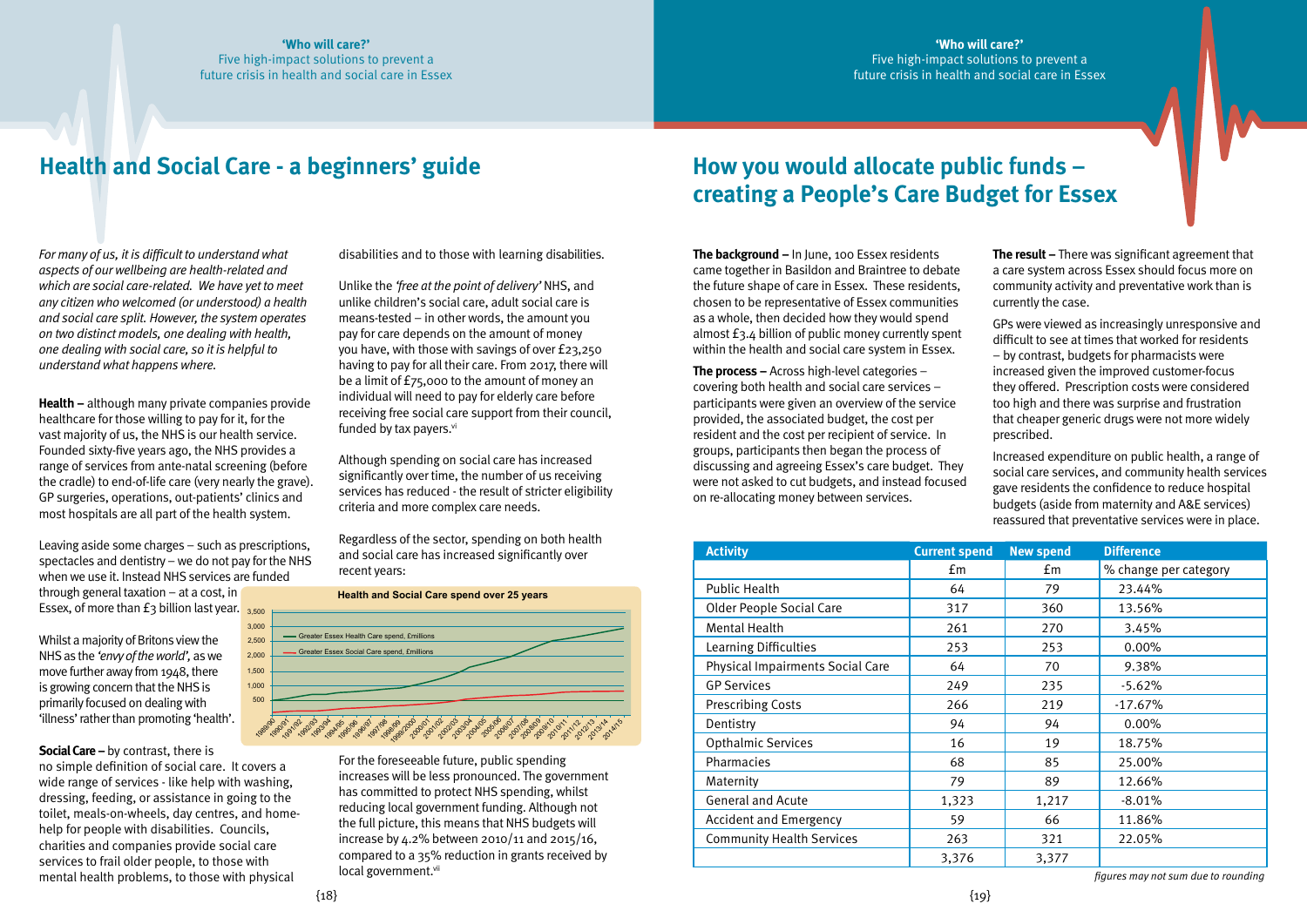Whilst discussing health and care with the people of Essex over the last nine months, we have taken evidence from hundreds of people. They ranged in age from teenagers to nonagenarians - some were in rude health, others were living with chronic illnesses. They represented the public, professionals, practitioners, and a range of organisations, statutory and voluntary, national and local.

People didn't know what was available or who provided it. A Basildon resident summed up a common belief when he said *'we've all paid into the National Health Service and we expect to get something back in the later years of our lives'.* Yet if we confuse the 'free' NHS with the means-tested social care system, the financial reality of paying for our own social care can come as, at best a shock, at worse an impossibility.<sup>viii</sup>

Whilst the people were diverse, two things united them. Firstly, although many praised the health and care system, everyone believed it could be improved. More worryingly, not one of them understood what the health and care system could and would provide.

If we do not make some provision for our own future care, our old age will be much bleaker than it need be.<sup>ix</sup> If we spend everything and leave the state, in the memorable words of one Leigh-on-Sea resident, *'to pick over the bones of my carcass'* then no-one will win: as individuals we will receive care only if

- what we can expect the state to provide for us all;
- what the state will provide for those who are in specific need;
- what other organisations can offer; and
- what we  $-$  as individuals  $-$  can do for ourselves.

we are truly frail; as taxpayers we will be faced with an ever-increasing social welfare bill.

# **Our first solution:** Agree a new understanding between the public sector and the people of Essex

This matters enormously. If we do not understand what is available to us, we will struggle to make the right decisions. The health and care system is too complex by far and the reality is that most of us give more thought to our new mobile phone contract than we do our health. This means that the first time we think about health is at the moment of crisis – precisely when we are least able to make effective decisions.

Luckily, all is not lost. One Essex resident who attended a session at Broomfield Hospital hit the nail on the head: *'a lot of people can make informed choices, if they have the information'.* We are more than capable of understanding our wellbeing and deciding what would work for us. We simply need the public sector to help us navigate the system.

The state needs to be clear and up-front with us about the realities of health and care. This is why we call for the production of an easy to navigate *Citizen's Guide to Care in Essex* showing how each aspect of care can be accessed and what the core offering to the citizen comprises. This will set out:

## **What is the detail behind your high-impact solutions? Our first solution:** Agree a new understanding

## between the public sector and the people of Essex

*'People don't have a clue. They really don't know what care and support is out there.'*

#### Charity worker, Benfleet, May 2013

|                                                                          | <b>Wound Care</b>                                                                                                                                                              | <b>Reablement services</b>                                                                                                                                                                                           | <b>End of Life Care</b>                                                                                                                                                                                                                                                                                               |
|--------------------------------------------------------------------------|--------------------------------------------------------------------------------------------------------------------------------------------------------------------------------|----------------------------------------------------------------------------------------------------------------------------------------------------------------------------------------------------------------------|-----------------------------------------------------------------------------------------------------------------------------------------------------------------------------------------------------------------------------------------------------------------------------------------------------------------------|
| What we mean                                                             | Dressing of wounds, frequently for<br>older people with co-morbidities<br>such as dementia or diabetes -<br>preventing potential loss of limbs<br>or death through septicaemia | Service to help people get 'back<br>on their feet' following a medical<br>episode                                                                                                                                    | Care and support for those who are<br>dying                                                                                                                                                                                                                                                                           |
| What we can<br>expect the state<br>to provide for us<br>all?             | $\bullet$<br>Dressing and undressing of<br>wounds at specific intervals<br>- typically at a GP surgery,<br>hospital or district nursing<br>centre                              | $\bullet$<br>Nothing - service based<br>on likelihood of benefitting<br>from reablement, rather<br>than a universal right                                                                                            | $\bullet$<br>Regular assessment of patient's<br>needs<br>A coordinator for the patient<br>$\bullet$<br>to guide them through their<br>journey, signposting patients<br>and families to the full range of<br>services<br>Social care needs of a patient<br>after they are added to an end of<br>life locality register |
| What the state<br>will provide for<br>those who are in<br>specific need? | $\bullet$<br>If you are considered<br>housebound, the service will<br>be provided in your home -<br>but frailty can mean greater<br>risk of infection                          | Interim service limited to<br>$\bullet$<br>maximum of six weeks -<br>free to anyone who could<br>benefit from reablement<br>Support could range from<br>$\bullet$<br>grab rail to microwave oven                     |                                                                                                                                                                                                                                                                                                                       |
| What other<br>organisations<br>can offer?                                | $\bullet$<br>Voluntary sector can provide<br>assistance                                                                                                                        | $\bullet$<br>Voluntary sector can provide<br>assistance                                                                                                                                                              | $\bullet$<br>Bereavement care<br>Spiritual care<br>$\bullet$<br>Complementary therapies<br>$\bullet$<br>Support for carers and families<br>$\bullet$<br>Information and advice<br>$\bullet$<br>Respite care for adults<br>$\bullet$<br>Play therapy, and other similar<br>interventions                               |
| What $we - as$<br>individuals - can<br>do for ourselves?                 | Pay for private care at a place<br>and time of your convenience                                                                                                                | Supplement the state<br>package, by purchasing<br>more / longer care visits<br>$\bullet$<br>Buy general care,<br>physiotherapy, occupational<br>therapy, specific equipment<br>or 'nice to haves' such as<br>massage | Pay for additional nursing care<br>Provide support and care<br>$\bullet$                                                                                                                                                                                                                                              |

To show how the idea of a *Citizen's Guide to Care in Essex* might work, we look at three areas: wound care, reablement services and end of life care.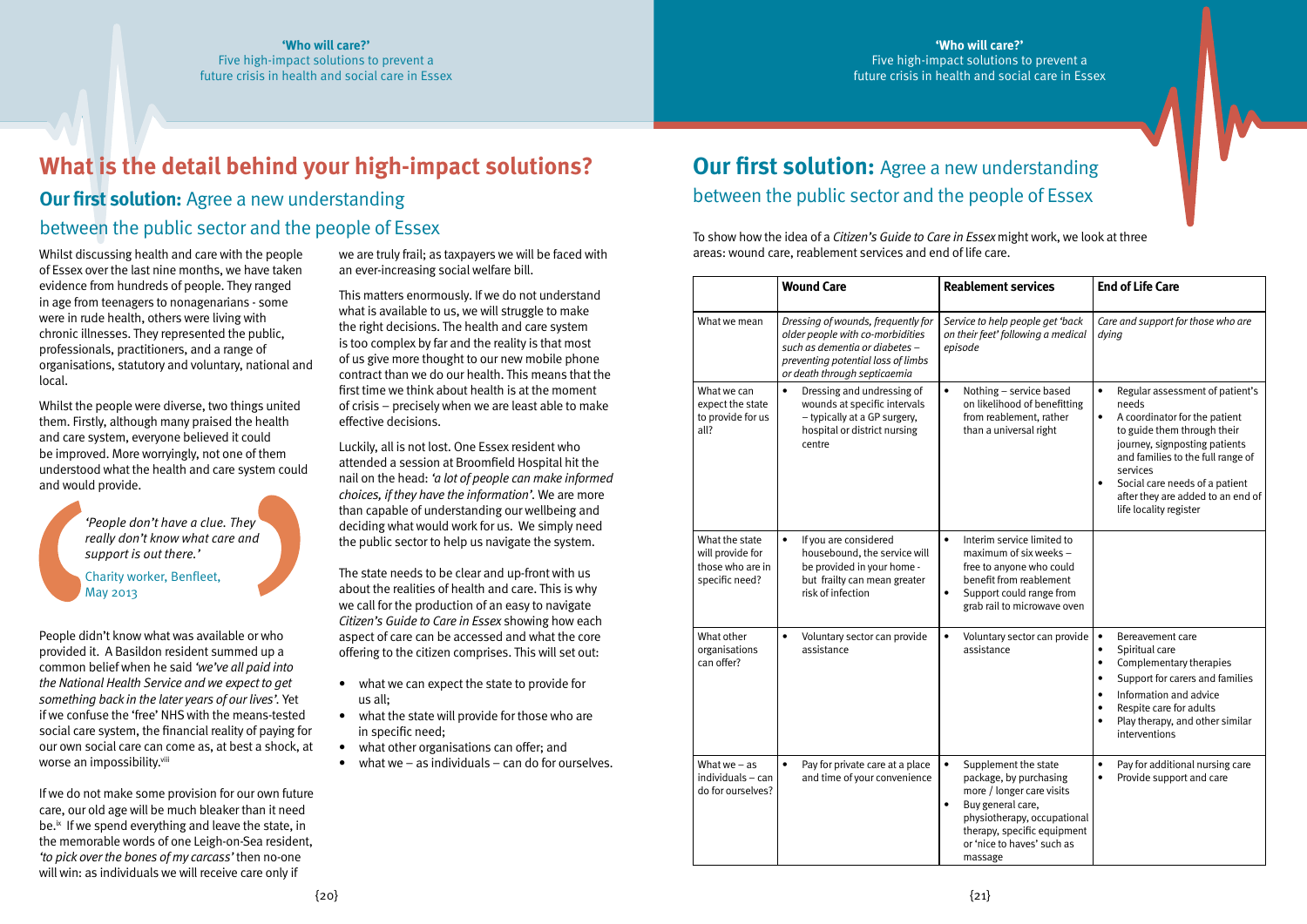To ensure that this understanding becomes part of the fabric of Essex life, **Essex must create a communication strategy, which will support the desire to create a new contract with the citizen.** This strategy will provide signposting advice and information about services from all sectors and highlight best practice from across the county and elsewhere. This strategy should take maximum advantage of all forms of media and be accessible to all.

The *Yellow Advertiser* for Southend, Leigh-on-Sea and Shoeburyness ran a fantastic supplement in March 2013 highlighting how people can avoid going to A&E and giving self-management, and pharmacies as possible alternatives and Southend Clinical Commissioning Group have published an excellent and comprehensive guide with the same aim.

We have been struck by the way in which you find out about your options for care. Too often guidance is given at the wrong time and in the wrong place. Deciding appropriate care when someone is at their lowest ebb can lead to the wrong care. Instead guidance should be available not only at the moment of crisis but whenever it is needed.

There is plenty of evidence to prove that selfmanagement can work – reducing costs and improving quality of life. Professionals need to give us the tools to manage our own health. **We want to see the introduction of coaching, training, and help lines to allow us to take control of our own health and that of our families.** 

This isn't fanciful. In Mexico more than one million households already pay \$5 per month to access a health advice hotline before setting foot in a doctor's office. Facilitated networks like

# **Our first solution:** Agree a new understanding between the public sector and the people of Essex

## **Our first solution:** Agree a new understanding between the public sector and the people of Essex

<www.patientslikeme.com>help patients monitor and manage their own conditions, sharing information about what works well. x

> *'If the NHS remains a primarily reactive service, simply admitting people into hospital when they are ill, it will be unable to cope with the increased demands of an ageing population. Our longer life spans require the NHS to be forward-looking, proactively identifying and mitigating health risks.' xiii* **Examples the set and the problem of the problem of the disability Savings Plans**<br>
> their disease.<br>
> their disability Savings Plans<br>
> the between and a co-produce of our own care Financial and the component<br>
> metall, less dist

As individuals we have a responsibility to care for ourselves. This is fundamental if we are serious about our health. We need to acknowledge this responsibility and do much more to make it easier to self-manage. This means **giving GPs and others the tools to help support us beyond our physical needs** (such as the social prescription scheme run by the Colchester CVS in North East Essex and the Reading Well Books on Prescription scheme run through Essex libraries). It must also mean a greater acknowledgement of the role of carers who do so much to care for friends and family but are frequently overlooked and overburdened.

Professionals can provide guidance and expertise but we, as the people of Essex own our own health and wellbeing - it is up to us, not professionals, to decide what will work for us.<sup>xi</sup> Healthwatch Essex **should champion a consumer 'magazine', in print, online and across other media that will give all of us the opportunity to share knowledge about what is best and worst in care services in Essex** – if

**Self-management** – extensively<br>monitored patients with chronic<br>illnesses can learn to manage<br>their life better and cope with<br>their disease.<br>Participants reported improved<br>health, less distress, less fatigue,<br>more energy, Participants reported improved health, less distress, less fatigue, more energy, and fewer perceived disabilities and limitations in social activities after the training. Healthcare costs also fell.

TripAdvisor why not health TripAdvisor Essex?

The concept of patients as partners isn't a new one,<sup>xii</sup> but all too often the professional continues to take a medical / clinical perspective that sees us as a series of conditions to be dealt with rather than us as the primary owner of our health and wellbeing and a co-producer of our own care. Financial and demographic pressures provide added impetus for professionals to make the cultural leap from patient to person-centred care. In 2008, Lord Darzi warned that:

Five years on, this assessment is more valid than ever.

We believe there should be **a new approach in Essex to the support, acknowledgment, celebration, recognition and reward for informal and unpaid carers and patients who self-manage.**  The Commission wants to see self-management and informal caring become a new social norm as we take greater responsibility for ourselves, our families and our friends.

We were surprised that efforts to take greater responsibility often ran up against unintended consequences. In Canada it is possible to take advantage of Registered Disability Savings Plans, contributions to which do not affect disability benefits and are also match funded by the federal government. In Britain, by contrast, any investment in a trust fund for a disabled child would be taxed

once income exceeds £10,900. It seems peculiar that an individual can make a donation to the UK disability charity SCOPE and claim tax relief but when they set up a trust fund for their own disabled child they pay tax.

The voluntary sector could be encouraged to identify how it too can best support Essex people to take responsibility for their own healthcare – an opportunity for the voluntary sector to review, revise and regroup, leading to an exciting new offering, supporting us to take ownership of our own care. We were delighted to learn that a group of voluntary sector leaders has been formed and meets regularly - this could be the perfect forum to carry out a mapping exercise of additional services that are required to enable good 'whole-person' care to be provided for all.

We were struck by the willingness of Essex residents to consider new ways of meeting their health and care needs. Commissioners must follow suit. There was a strong support for the principles underpinning the NHS, but an equally pragmatic

monitored patients with chronic illnesses can learn to manage their life better and cope with their disease.

- in 2008, Canada became the first country to introduce plans to provide security, independence and quality of life for a disabled person, with no loss of benefits.

The plan is owned by the individual beneficiaries. Family and friends can contribute up to \$200,000 over a lifetime, with earnings growing tax-free. Government adds up to \$3 for

every \$1 privately invested. 75,000 people have accounts with a total of \$1 billion in savings.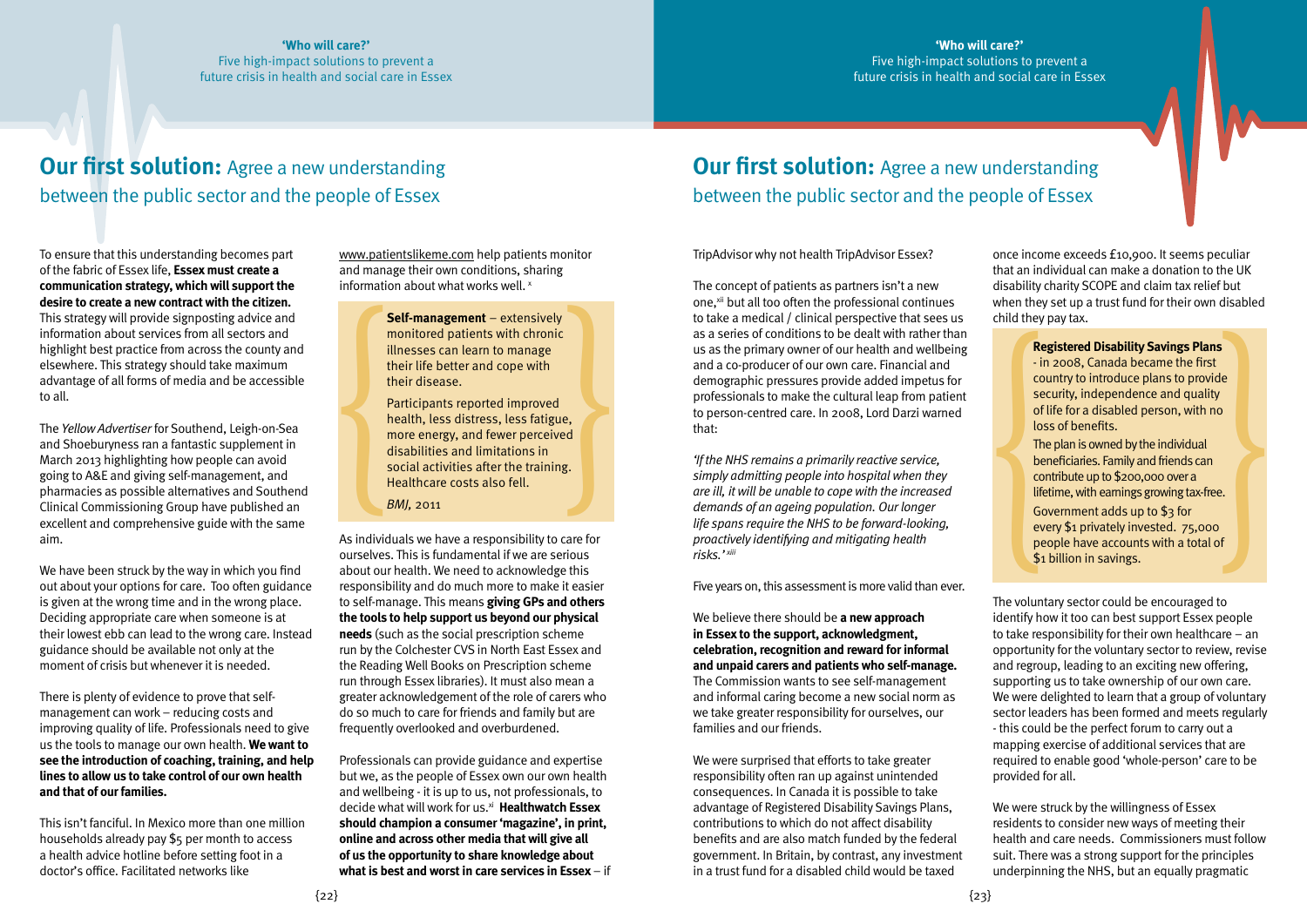approach to using providers from a range of sectors  $-$  be they public, private and voluntary.  $x^i$  Given the demographic challenges facing us we need to use everything at our disposal to ensure health and care services are as good as they can be.

The role of the pharmacist and of Google is seen as key by many Essex people – and increasingly more accessible, helpful, and customer focused than many existing services. **Essex should welcome new players and embrace and incentivise greater participation by corporate employers and providers so as to improve accessible, helpful, and customerfocused care services.** 

## **Our first solution:** Agree a new understanding between the public sector and the people of Essex

## **Our second solution:**  Prevent unnecessary crises in care

Your gut instincts are supported by academic research. One example, looking at end-of-life care, demonstrated that home-based nursing can reduce hospital use at the end of life and help more people die at home.<sup>xvi</sup>

One Braintree resident summed up the reason behind this recommendation in a single sentence: *'prevention is not only better than cure, it is also more cost-effective'*. Unnecessary crises are both expensive and unpleasant. We should avoid them wherever possible.

The problem is that we spend much more dealing with acute episodes and chronic conditions (longlasting conditions that can typically be controlled but not cured) than stopping, or at least delaying them. $x^2$  One Colchester charity went so far as to say that *'there is no preventative work – only crisis intervention.'* We need to change this focus from treating disease and chronic conditions to

supporting individuals earlier, whilst also emphasising the responsibility for all to identify those of us in our communities who are most in need of care and support.

Keeping someone in the wrong place can cost the taxpayer twelve times as much whilst reducing individual quality of life at the same time - an unwanted caming for someone in a more<br>suitable setting - as these figures<br>for weekly costs show:<br><br> $\bullet$  *Hospital* - **£1,750**<br> $\bullet$  *Residential care* - **£525**<br> $\bullet$  *Home* - **£140**<br>Keeping someone in the wrong<br>place can cost the taxp When we asked Essex residents to reallocate almost £3.4billion spent on health and social care in Essex last year, so as to create their own health budget, the logic of prevention was quickly understood. A greater focus on keeping people in our community and away from expensive medical settings resonates clearly with our budget makers.

Long before there is a need for end-of-life care, one way to help limit health crises is to know who is likely to experience a crisis. At present, the state does not know who is most in need of care and support. Individual public agencies know their clients, but there is limited sharing of intelligence between agencies. Essex Fire and Rescue Service has told us that while they install and check smoke alarms, they are unable to know who the people are who are most likely to burn to death in their homes. The reason? A reluctance from GPs to share this information based on the belief that legislation prevents them from doing so.

We call for **a new record owned by and accessible to the individual to be created as a new right for those of us most in need of care and support to allow for advanced planning and improved support at an earlier stage.**

**What price a bed?** - having the right care in the right place matters enormously.

Taking evidence, there was considerable frustration from relatives who saw family kept in hospital unnecessarily.

What is more, these stays are also much more expensive than caring for someone in a more suitable setting - as these figures for weekly costs show:

- <sup>l</sup> *Hospital £1,750*
- <sup>l</sup>*Residential care £525*
- <sup>l</sup>*Home £140*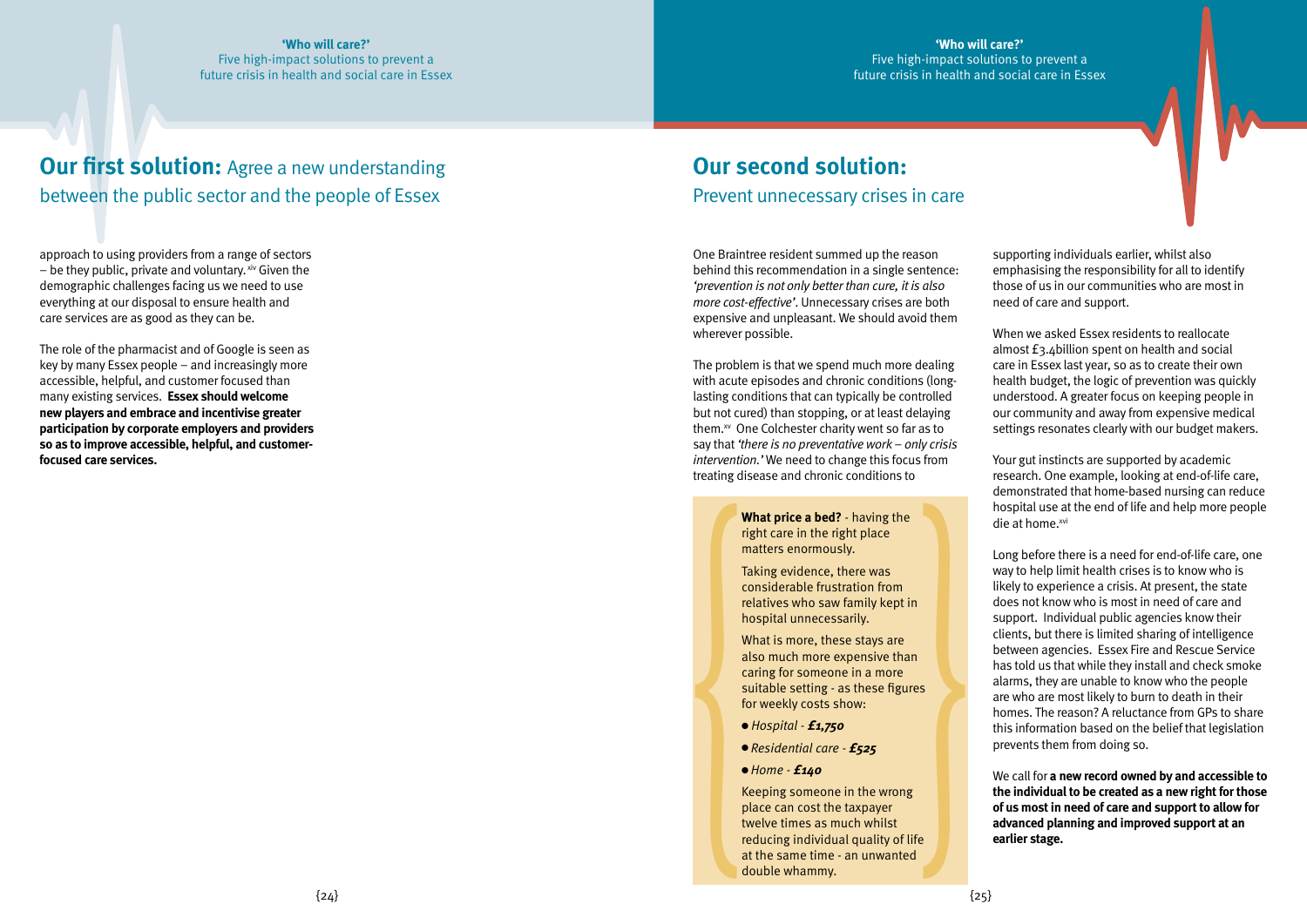# **Our second solution:**

## Prevent unnecessary crises in care

## **Our second solution:**

## Prevent unnecessary crises in care

Access will be given to all approved professionals including fire officers, flood defence teams and police, by the individuals themselves - bureaucratic concerns about data sharing must not be allowed to stop this early identification.

Essex should make increased use of predictive models of health and care needs – we know certain factors (falls, for example) are often early indicators of future needs.

**Everyone needing care and support shall have the right to choose a co-ordinator/wellness worker to support them in taking responsibility for their care. Communities and the voluntary sector will be encouraged to step into this role but on a new 'person-centred', non-disease based approach.** The Commission thinks this could be fertile ground for a more adventurous use of focussed personal budgets. Conditions have a personal care plan,<br>
Fifth of people in this country, Care<br>
fifth of people in this country, Care<br>
fifth Champions<br>
fifth Champions in the strength of the patient. It involves<br>
working with professionals

This early identification of the 20% of us most in need of care and support will require services to be commissioned to provide care to this newly mapped picture of vulnerability. What's more, it will bring about a new emphasis by **initial intensive care and support when an individual is first identified as being in need of care and support rather than when we reach a point of crisis which in many cases could have been avoided or better planned.**

The pilot scheme being conducted at Mountnessing Court in Billericay for dementia patients aims to reduce the need for going to acute hospital or reducing the stay there, and enables patients to return to their home environment and prevent premature long term care.

There is a clear role for both public health and community-based services to work to keep us away from the wrong part of the care system (typically Accident and Emergency departments) and to provide better support after leaving hospital. Certainly the case for intensive care and support is as equally valid immediately after hospital discharge as it is upon initial identification as someone most in need of care and support.

There is great scope and need for a new skilled workforce to support this recommendation. Our engagement with Essex residents suggests that this is an area where the voluntary sector can have real impact but only on a co-ordinated basis.

The Commission has also been struck by the potential for schemes like the Long Term Conditions Centre under development in Castle Point. This approach would create an environment where personal responsibility, with targeted support, would seek to educate and improve both the health of patients with long-term conditions, their carers and their families.

**Health Champions •** in North East<br>Essex, some 400 Health Champions<br>work alongside employed<br>Health Trainers to support local<br>communities and individuals to<br>make healthier choices.<br>Anglian Community Enterprise<br>recruits He The Health Champions initiate, develop and run local projects, supporting individuals to access support and services, attend community events to promote healthy choices, and, through

By adopting an approach that sees health as primarily the responsibility of the individual, the Centre would be able to work with the individual to improve their wellbeing, whilst reducing the demands they would otherwise have placed on more costly acute services. We believe **Essex should support the evolution of Long Term Conditions Centres, nurse-led and staffed partly by trained volunteers**, which blends a flexed workforce and community support to prevent unnecessary crises.

Speaking to the people of Essex, we have been made aware of a paradox. By making it difficult for you to help each other, public agencies are gradually weakening our confidence, as individuals, to do the right thing and look out for each other. The result, as one Clinical Commissioning Group Chair put it, is that we *'end up a million miles from selfsufficiency'.* 

Clearly, we cannot rely on the state alone to look out for our neighbours most in need of care and support. This responsibility must rest with anyone who wants to live in a compassionate society. We need a new relationship between state and citizen where we plan together the long-term health of our families and communities knowing the limits of the core offering.

We outline ways to help communities play a greater role in the next section of our report but want to emphasise the part we can all play in helping those of us most in need of care and support. We need to use whatever tools we can to look out for each other. By way of example, **Essex should create online communities to help those of us in need of care and support to live independently and to combat loneliness.** 

By way of examples, Tyze and Rally Round are both personal on-line networks controlled by the patient/client, close family member or friend and all network members have to be invited to participate. A network could be built for an elderly adult who has suffered a stroke so that care providers and a large circle of family and friends can provide companionship, monitoring and system navigation. NESTA and others have demonstrated such networks can combat loneliness and offer independent living to those who might otherwise be in residential care.

Essex, some 400 Health Champions work alongside employed Health Trainers to support local communities and individuals to make healthier choices.

Anglian Community Enterprise recruits Health Champions from the communities in which they work.

*'International best practice suggests that control by a patient is best achieved through the agreement of a personal care plan. In Germany, nearly two-thirds of people with long-term conditions have a personal care plan, whereas the same is true for only a fifth of people in this country. Care planning creates packages of care that are personal to the patient. It involves working with professionals who really understand their needs, to agree goals, the services chosen, and how and where to access them.'*

*High Quality Care for All,* Department of Health, 2008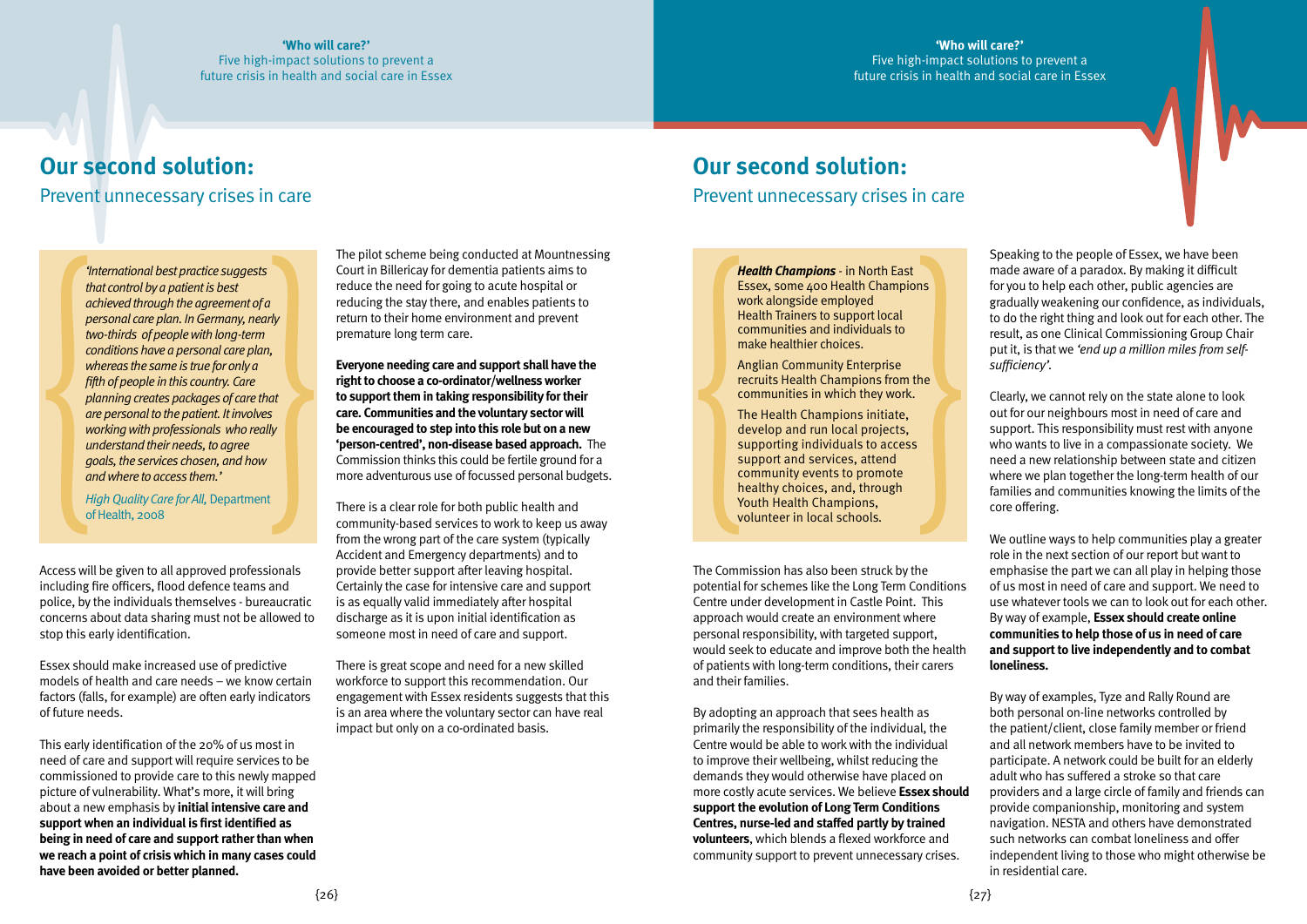## **Our third solution:**  Mobilise community resources

## **Our third solution:**  Mobilise community resources

Again and again across the county, the Commission heard from people wanting to return to a time when neighbours knew and helped each other.

There is a problem, though – we cannot go back to *'the good old days',* assuming they ever existed. Times have changed. So have our neighbourhoods. We need a solution that will work in 2013, not one which made sense in 1953.

Luckily, across Essex, the Commission has seen what it considers to be a possible solution - a real desire for our streets and communities to be better places to live. What's more, the people of Essex recognise where the buck stops – in the words of one Basildon resident who spoke of the need for more neighbourliness: *'it's only us, the people who live in our communities, who can do this.'*

This is fortunate because we do not have an alternative. Having set out its core care offer, the state needs to look at what happens in communities and within neighbourhoods as valuable and complementary to its own provision. Local and national government needs to be careful that it does not throttle voluntarism at birth by excessive regulation.

We have been told that the NHS is free at the point of delivery but have often mistaken this to mean that healthcare is free. It isn't. What's more, there will likely be less to go around as demand for services grows. The voluntary sector needs to pick up some of the slack. And so do we as individuals.

Formal volunteering has a role to play but we are convinced that the formality of being a 'volunteer' can get in the way of community action. As one Rochford resident put it, many local volunteers have *'never been near a volunteer bureau… they just want to help their community'.* Individuals need to cherish this independent civic pride. Public agencies need to find ways to nurture it –and with eight out of ten local associations unknown beyond their local patch, local knowledge is critical.

**Little acts of kindness** - working with the<br>
"Who Will Care?" Commission, individuals<br>
have come together in Canvey Island<br>
and North East Chelmsford to make a<br>
difference in their neighbourhoods.<br>
On a street-by-street b 'Who Will Care?' Commission, individuals have come together in Canvey Island and North East Chelmsford to make a difference in their neighbourhoods. On a street-by-street basis they will test a new concept of neighbourhood watch - CareWatch. Their experience to date suggests that what matters isn't organisations and structure but the commitment of people within their communities to make a difference.

To support this civic pride, we want to see **a new award scheme for the most vibrant communities in Essex.** These awards should be financial to help local schemes grow and will be replicated in other communities. Healthwatch should award prizes in partnership with borough, city, district and unitary councils - Essex's (largest) employers could be encouraged to fund these awards.

#### **Employers to also support staff volunteering.**

We heard that Essex employees would welcome protected employment time to allow them to participate in care in their local communities. Staff from statutory services will be given protected time to work in voluntary care services and local communities – other businesses, not just large corporates but smaller businesses as well, should look to do the same.

West Essex Mind's Befrienders are a<br>dedicated team of volunteers who are<br>an invaluable source of extra support<br>when people's plans for recovery<br>require that bit extra. There are<br>currently 45 Befrienders supporting<br>people w Although Befrienders are volunteers and therefore this is a low cost intervention, it should be remembered that there is a cost involved in delivery. The success of projects such as this is down to having the appropriate training, policies and procedures, expenses and on-going support for the

Just because something is done by a community or by a charity doesn't mean that it is done for free. Of course, there will be some things – such as the 'little acts of kindness' currently happening through our community action pilots – that don't come at a cost, but for many other activities, funding will need to be found.

> dedicated team of volunteers who are<br>
> when upsaple's plans for ecovery<br>
> when people's plans for recovery<br>
> when people's plans for recovery<br>
> the superport will see the support will see Agents a link<br>
> require that bit extra. independent information about local services, clubs and groups and a link to the support, Village Agents look to keep people safe and healthy, increase social interaction and help anyone in need. By way of example: *"Mr X has Motor Neurone disease and is unable to leave his home. He asked Chelmsford (City) Council for help with his garden, they passed it onto me. I asked Guiness Trust for help... The garden has now been tidied up. Customer happy. Whilst visiting Mr X I also found out that he is having trouble accessing his bathroon due to his lack of mobility. I have referred him to Social Care Direct to get him a seat with wheels on, to move around small spaces. He is also looking at the telecare leaflets I gave him as he is prone to falling and is unable to get up."*

This money might not come from the state – there is much greater scope for individual and corporate philanthropy – but the Commission believes that if public agencies value a specific project or activity, they should consider funding it. What is more, this funding should be sufficient to make a difference.

The Commission believes there should be **help for local schemes providing support and care on a voluntary basis – this can include some seed funding, training and information about best practice drawn from other places.** District councillors, mayors, faith leaders, school governors and other local leaders have a critical role to play here.

The other side of the coin is that where there is no taxpayer funding, the role and influence of the state is reduced. Different places will have different approaches – politicians, professionals and public will need to be comfortable with this.

*'We know that loads of really good things happen in communities. And these examples show everybody - from young professionals, to gap year students to older people themselves - wants to be involved in supporting their community.*

*Governments by their nature must think big. But the challenge of supporting wellbeing through care and support is to think small, think local. It is in the small places that the greatest triumphs of social care take place.'* Norman Lamb, Health Minister, July 2013

dedicated team of volunteers who are an invaluable source of extra support when people's plans for recovery require that bit extra. There are currently 45 Befrienders supporting people with their person-centred plan.

Source: Village Agent case study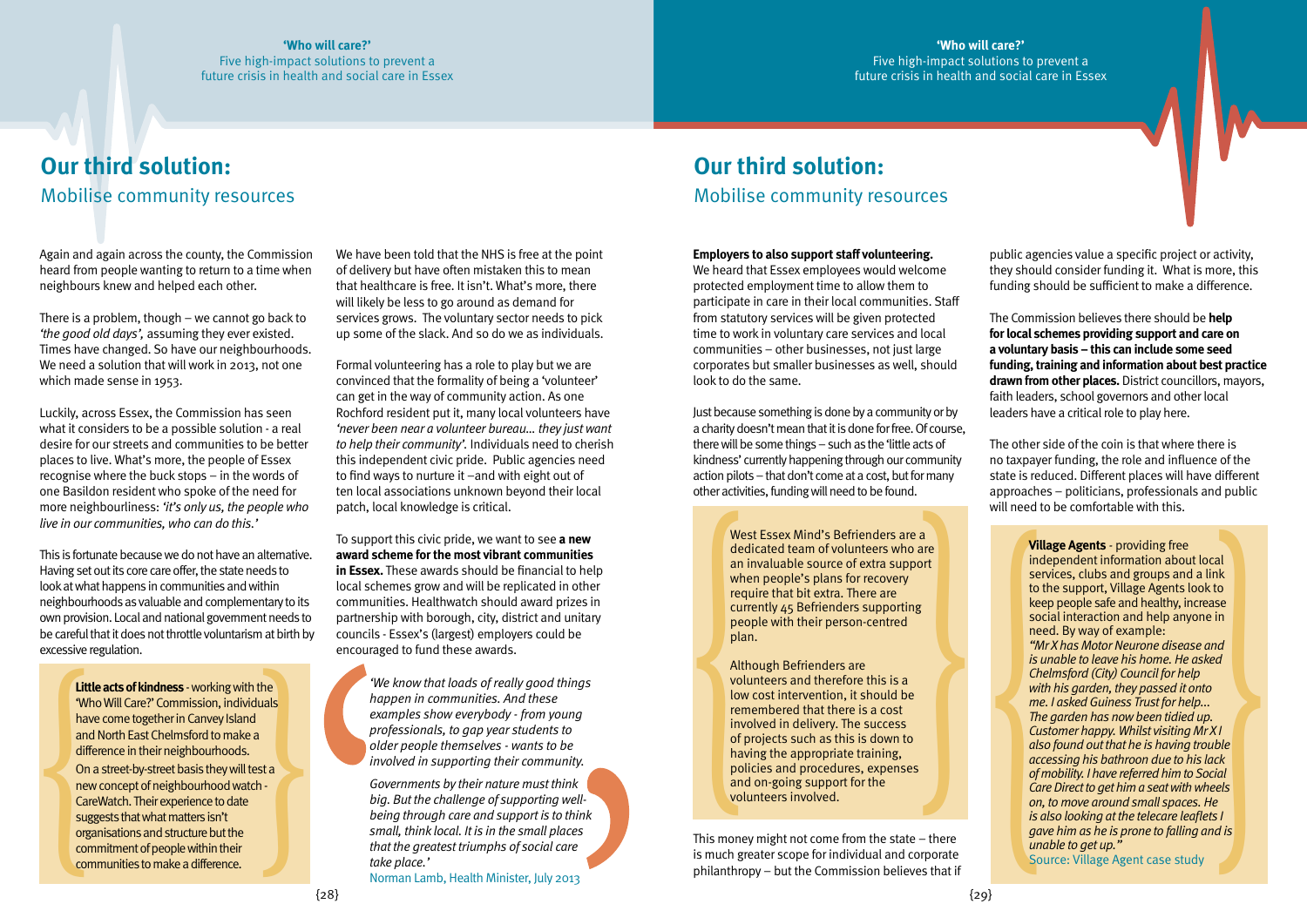**'Who will care?'** Five high-impact solutions to prevent a

#### Five high-impact solutions to prevent a future crisis in health and social care in Essex

The Commission would like to see **the creation of an Essex-wide organisation embracing paid staff and volunteers so that every household has a team or individual charged with identifying early signs of difficulty, combining concepts such as Health Champions, Neighbourhood Watch, village agents, and the current Essex Fire Prevention initiative.**  This organisation would identify those most in immediate need, and help households to manage their own health and the new ownership of their care needs.

The Commission was impressed with the Village Agent model, the Health Champions in North East Essex, and the Community Builders programme and believes Essex should create a countywide scheme similar to these – trained co-ordinators who recruit and train volunteers – with a specific emphasis on improving health and care – to be the face of community action in their neighbourhoods, be they urban or rural.

Whichever organisation runs this scheme has the opportunity to become one of Essex's premier charities. It will need to work with all obvious partners, including Age UK and the Red Cross amongst others. This approach will require great courage and resolve from the voluntary sector. The Commission recommends that statutory bodies provide the core funding for the first five years. This Essex-wide scheme would be responsible for collecting data on those of us most in need of care and support.

Services need to be based on people's local needs. By looking to spend money on people not organisations, commissioners should ensure that their procurement processes support this aim and take into account social value, social capital and local knowledge. We have heard of a number

**Example 2018**<br>
Why are we still looking at this<br>
in silos? If we look at the journey<br>
of the individual - it's about time<br>
professionals stopped doing what<br>
they've been doing for years and start<br>
working for the benefit *in silos? If we look at the journey of the individual - it's about time professionals stopped doing what they've been doing for years and start working for the benefit of the people who pay their salaries.'* Essex Resident, Braintree June 2013

of examples of poor procurement undermining commissioners' aspirations. Providers must be challenged so as to reflect the needs of their people. They must also work to secure collaboration between organisations rather than competition.

A good example is the work in Worcestershire delivering early intervention service for dementia.<sup>xvii</sup> In 2010 the NHS Trust in partnership with Dementia UK and the Alzheimer's Society began to provide a coordinated service to assess, diagnose and support people identified with early signs of dementia. Partners have contributed their particular expertise to an overall package, comprising occupational therapy, psychology and memory strategies; local dementia advisers; Admiral Nurses, who provide information, practical advice and emotional support for carers; access to a range of local support services; and onward referrals to other services and to other community groups for advice.

**Community Builders** - supporting three<br>trial areas in Southend, Harlow and<br>Tendring, Community Builders will<br>work with neighbourhoods as they<br>identify what would make a difference<br>in their local patch. This isn't a case<br>o trial areas in Southend, Harlow and Tendring, Community Builders will work with neighbourhoods as they identify what would make a difference in their local patch. This isn't a case of 'doing to' a place, but rather an approach that looks to develop local assets, whether active community groups, individual skills and expertise, or community-owned buildings in a way that makes a sustainable difference to neighbourhoods.

By doing this, commissioning organisations may find themselves pushing at an open door. Our conversations with the people of Essex suggest real frustration when services aren't built around them. Those delivering services are also up for the challenge – as one third sector chief executive said: *'it is a total waste of public money that commissioners are not pulling together organisations that they commission services from.'* 

## **Our third solution:**  Mobilise community resources

We were excited by the model being explored in Thurrock around the use of existing state-owned premises to create Community Hubs. The South Ockendon project could be a beacon for the rest of Essex and brings together all services in one building including library, children's services, voluntary services, GP cover, a crèche and 'E-citizen kiosks'.

Many organisations have expressed frustration with twelve-month pilots and year-long funding agreements. **Public agencies that commission services should agree longer-term contracts than happen now – one year for pilot projects, but three to five years for services that are proven and essential subject to annual appraisal of performance. Equally these public agencies should be encouraged to favour consortia of providers to encourage integration of services and better value.**

Short-term funding can prevent innovation – twelve months is seldom long enough to create, staff, run and assess something new, so why take the risk? Given that the unprecedented challenges we face

call out for new thinking, this is a real problem. When a public agency resorts to stop-gap measures such as extending year-long pilots, it does nothing to help medium-term planning. If it is done too often, there is a real risk that providers will leave the market.

## **Our third solution:**  Mobilise community resources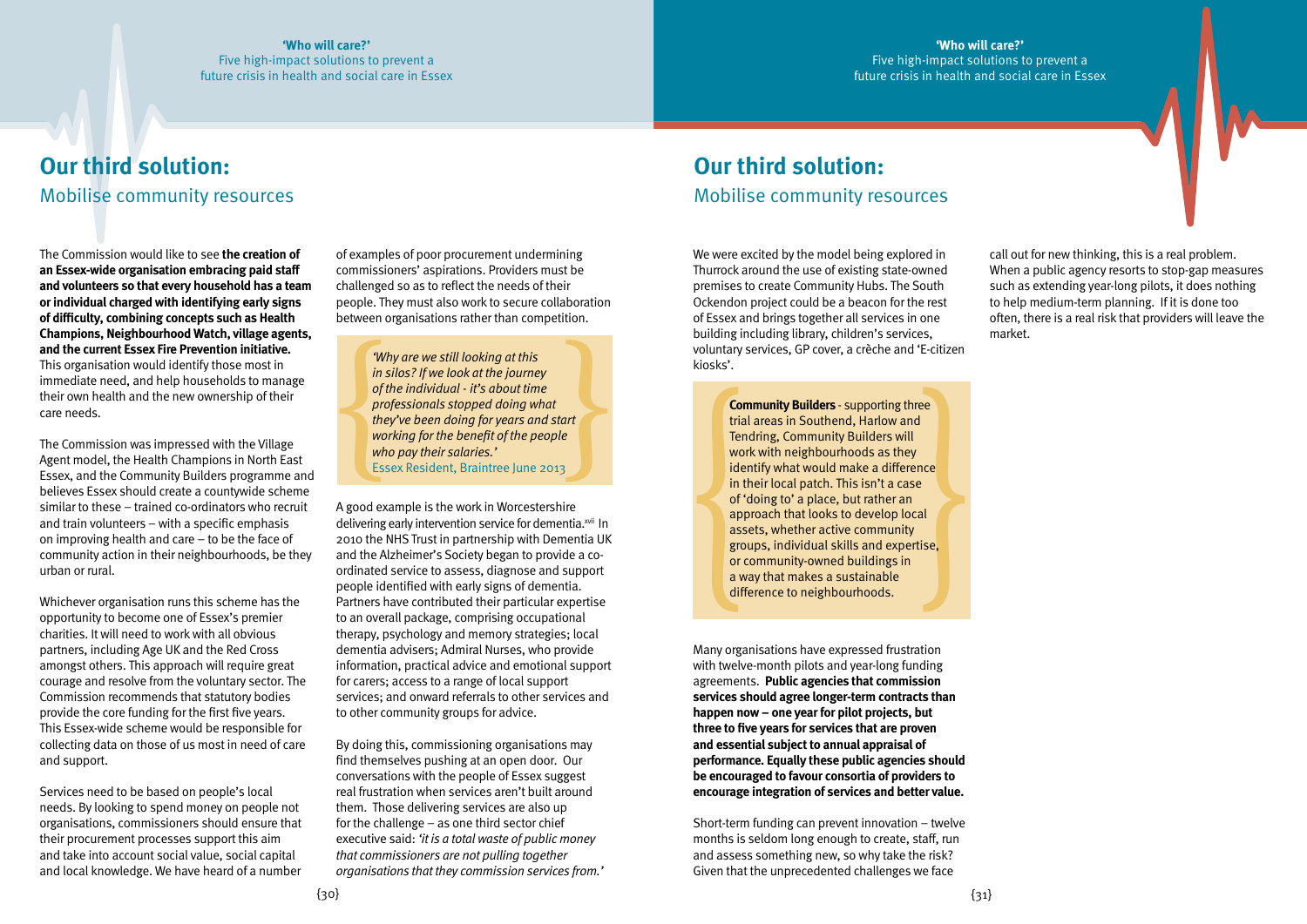## **Our fourth solution:** Use data and technology to the advantage of the people in Essex

## **Our fourth solution:** Use data and technology to the advantage of the people in Essex

Over the last three decades, technology has changed the way we live our lives beyond recognition. Yet it has had less of an impact on dayto-day health and care than in any other sphere. As we listened to Essex residents, we heard time and again the incredulity people felt when they could order groceries on-line and have them delivered to their house at a time that suited but then relied on the manual and sluggish transfer of pieces of paper amongst GPs, consultants, and pharmacists when something as important as their health and care was concerned.

There is real scope to make better use of technology. This isn't science fiction. Technology that can make a real difference to our lives already exists but needs to be better understood, by users and professionals, and better supported.<sup>xviii</sup> If Estonia, with a population similar to that of Essex, can store citizens' health records in the digital cloud, why can't Essex citizens enjoy the same technological benefit? Basic technologies, such as alarms are used, trusted and valued (*'it really is essential'*  said one participant at a session hosted by Age UK Essex) but there is a recognition that across Essex we don't make the most of technological innovations.

The Airedale telehub at Airedale hospital is staffed 24 hours a day by experienced senior nurses who provide clinical support to patients. Most of the patients using telemedicine in their own home have one or more long-term conditions and can call the hub if they have any concerns - preventing hospital admissions as well as providing reassurance to them and their families. We are not aware of an Essex equivalent.

Evidence from the dallas programme (delivering assisted living lifestyles at scale – a telecare and telehealth trial site) in Scotland suggests professionals can view technology as a threat to both their judgement and their jobs. We believe this concern is misplaced. Technology complements professional skills. What's more, the scale of the increase for the very services professions provide is growing – technology is a way to manage this pressure; without it, professionals will face a tidal wave of demand.

Whether this reluctance flows from a hesitancy to let us see our records, entrenched professional interests, or a real concern about data protection is unclear. We take the same view as a former anaesthetist in Basildon who summed it up like this: *'people not wanting to share their information is a red herring … there isn't a bother about it'*. In fact, we go further and state that individuals should be the ultimate owner and custodian of their own health record - as with their money, so their health. and share this electronically with health<br>
and elebelis that is and the Isle of Microscopials and the Islamical in the interaction<br>
and the Islamical in Scotland suggests<br>
monitor progressionals can view technology as a th

We know of the statistic that seven million people in the United Kingdom have not used the internet. xix This is a very narrow definition. Speaking to the people

of Essex, we came across a handful of people who had not used or did not have direct access to, the internet, but none of these people were unable to access the web. Family, friends, and public libraries all played a role in connecting people when they needed to be connected.

There is a school of thought – typically one put forward by professionals – that holds that something should not be used because it is not universal. We disagree. Everyone may not want to use technology but it is wrong to limit its use for this reason. Its life-changing potential should not be ignored.

mericant data.<br>
There appears to be little or no<br>
sharing of information about families.<br>
This is especially true when a parent<br>
has a mental health problem.<br>
Family Charity, Colchester *sharing of information about families. This is especially true when a parent has a mental health problem.'*

Housing has been a consistent concern in the background of our taking evidence. **Borough, city, district and unitary councils and housing associations should work together to create a housing strategy using assistive technology that will enable people to live independently for longer.**  This is a sensible way of keeping Essex residents in their own homes. We were impressed by the excellent plans in Thurrock for the specialised housing units being developed at Derry Avenue designed to be 'care-ready' so that new and emerging technologies can be easily installed.

A bigger challenge is the infrastructure required to support telehealth, telecare, e-health and m-health. Poor broadband capacity across parts of Essex will limit the potential of much telehealth technology to make a real difference to independent living and self-care. This deficit needs to be addressed.

With time, we are hopeful that infrastructure will improve. Until then, we should continue to learn how technology can help self-management. The commission advocates **a thorough telehealth and telecare trial in a meaningful population to identify**  **and evaluate the benefits and appropriate design of the packages. This should be in an area of good internet coverage, good mobile signal coverage and with all patients consenting to the open sharing of their data.**

The differences between what we want and what professionals are willing to provide is nowhere greater than the issue of data sharing. Essex people want their data shared so as to help them experience better quality care. Compare the comment from a lady in Brentwood - *'how fantastic it would be that someone could log into me … I see that as a benefit'* – with the reluctance of professionals to share data between agencies, let alone directly with the individual.

#### *Some definitions*

*Telecare* uses alarms, sensors and equipment to help us live independently for longer. Examples could include a bed sensor which monitors when someone leaves their bed and raises an alarm if they don't return to bed. Telecare is particularly used for people who require social care and health services.

*Telehealth* helps us manage their long-term health issues. Equipment monitors vital signs - such as blood pressure, oxygen levels, and weight and share this electronically with health professionals. This helps clinicians monitor progress and take action if necessary. It also prevents avoidable hospital admissions and reduces surgery visits.

Together they allow you to access your medical records, manage your medication, monitor simple health measurements at home and book appointments with your GP and get repeat prescriptions and all while you are at home or at work.

Family Charity, Colchester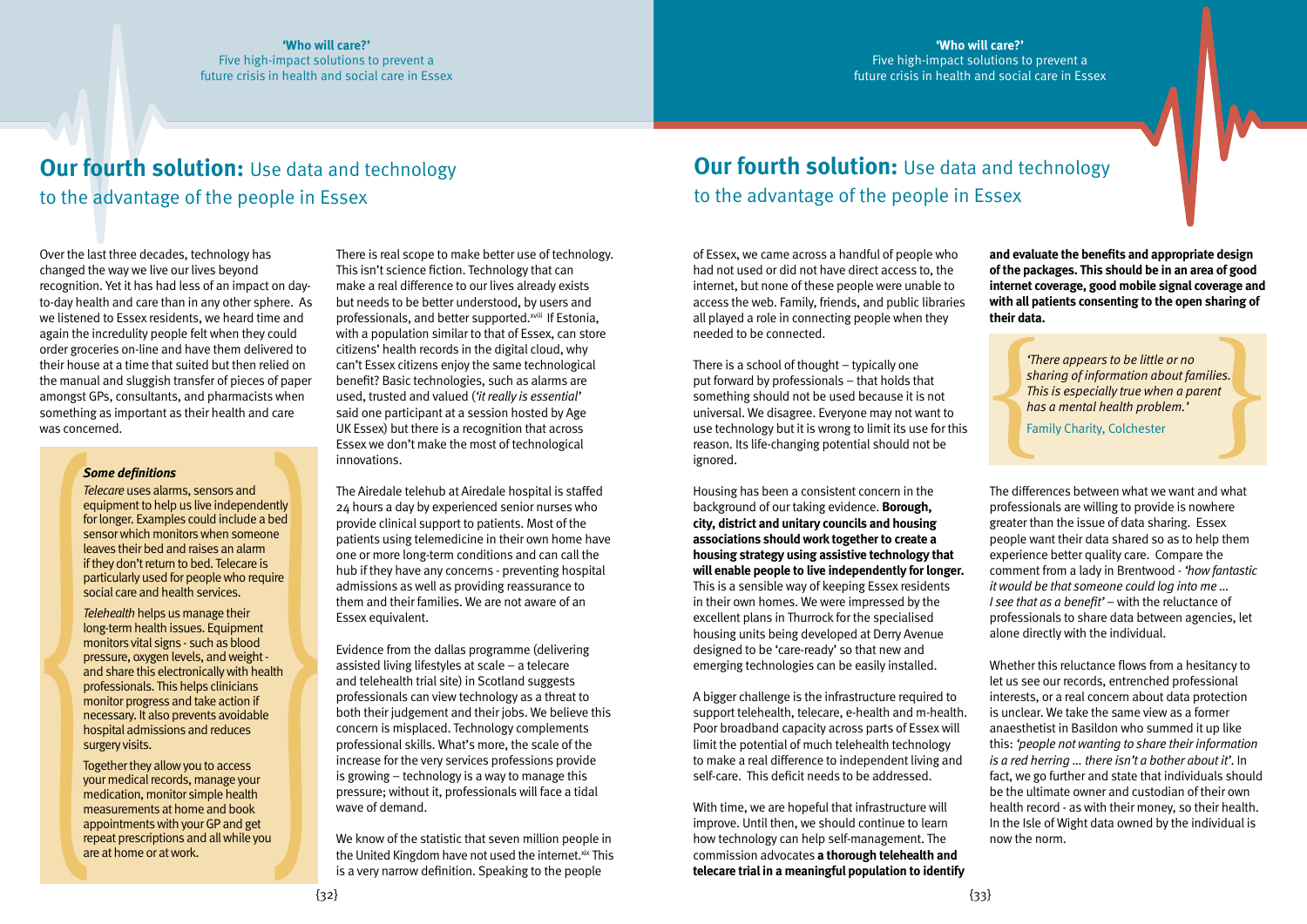## **Our fourth solution:** Use data and technology to the advantage of the people in Essex

## **Our fifth solution:** Ensure clear leadership, vision and accountability

This is happening elsewhere in Britain. In South London, myhealthlocker has been set up as a personal health record which includes hospital and GP records. People can choose who their information is shared with – based on the principle, summed up by one participant, that *'it really plays an important part in taking your control back which is important for making any kind of recovery.'*

To support this commitment, the Commission calls for the **urgent creation of a simple 'good** 

**enough' Essex wide data strategy supported by an IT strategy that enables success and sees the individual as the ultimate owner and custodian of their own health and care record.** There should be no barriers in the way of exchanging data in the interests of the people of Essex. A default position on the exchange of data between recognised professionals should be considered. Data transfer and the ability to interface with the customer are crucial. We encourage Essex to consider the work of Eclipse Systems and others in this field.

A greater role for communities and individuals is one of the two fundamental requirements if we want Essex to have a health and care system that works. The other is clear leadership, vision and accountability. Without both of these, nothing else will work.

Talking to others outside of Essex about how they improved health and care, we kept hearing about the importance of those who run parts of the health system working well together. We also heard candid criticisms of a system in Essex which *'incentivises us into a turf war'*. A senior figure in one of Essex's seven Clinical Commissioning Groups spoke of a *'commissioning system [which] has a thread of madness through it… as commissioners, we are doing as we are told … we are doing exactly as the system tells us to, there are significant penalties if you don't'.* The over-riding perception was one of good people in an imperfect system. As one politician put it: *'I draw a line from cradle to grave: that's care … to have two different systems, two different philosophies: that's crazy'.* 

**Patient-held records** - by transferring the ownership of data from profesionals to<br>individuals, patient-held records are a symbolically significant shift.<br>Eclipse provides patient record services across the Isle of Wight. Eclipse provides patient record services across the Isle of Wight. A credit card sized patient record can be shared with GP, pharmacist or anyone else the patient elects to share their information with - the information can range from the medical to the personal, from medical history to who should care for the patient's dog if the individual is taken ill. Whilst the principle of patient-owned records is important, the systems can go much further.

We think there is real merit in bringing together the key players in the health economy. Clear leadership and accountability are the only way to deliver better, more co-ordinated care. **A care partnership with an independent chair, governed by the Health and Wellbeing Boards, and operating across Essex should bring together key partners from the public, private and voluntary sectors** to procure and provide cradle to grave co-ordinated and convenient care for each individual. Every incentive must be aligned better to allow this to happen with a clear vision that brings everyone together. Ideally the leadership must include providers as well as commissioners and, through Healthwatch, the voice of the Essex

The Essex care partnership - a<br>
membership drawn from the key<br>
health and care organisations across<br>
the county:<br>
Clinical Commissioning Groups;<br>
NHS England;<br>
County and Unitary Councils;<br>
acute sector clinicians, for acu membership drawn from the key health and care organisations across the county:

- Clinical Commissioning Groups;
- NHS England;
- County and Unitary Councils:
- acute sector clinicians, for acute trusts;
- larger care providers;
- $\bullet$  city, borough and district councils;
- Healthwatch representing residents; and
- the voluntary sector.

people. Critically, you need to move at the speed of the most willing.

The care partnership has a critical role to play. For it to work we need to **invest in the leadership team and build trust between us, including working with non-executive mentors from customer-facing organisations.** If we need to change the way health and care happens in Essex – and we do – we need a care partnership that takes calculated risks. More importantly we, the people of Essex, local public agencies and national government, need to reward courage and accept mistakes. If we fail to do so, we will only get more of the same – and more of the same will not be good enough.

individuals, patient-held records are a symbolically significant shift.

Patient records can be updated in real time, providing an accurate and contemporary assessment of a patient's health. More importantly still, the system can prevent harm - as the number of drugs taken increases, and the patient's health changes, potentially unintended results can occur. While GPs may not have time to review the totality of prescription medications a patient takes, Eclipse's system can.

By way of example, the system can automatically review the results from GP blood tests showing anaemia levels (stored on the patient's record) and cross-reference these results with individual prescriptions (again on the record). This can point to individuals whose iron levels are falling and who are taking aspirin - people whose condition is being worsened by the very medication they are being prescribed.

Eclipse can flag the problem and the GP can stop the problematic drugs, reducing cost by withdrawing the use of medication that is, at a minimum, ineffective and at worse dangerous, while, most importantly, improving the health of the patient.

Across the Isle of Wight, GPs have welcomed the system and the number of patients receiving inappropriate or unsafe combinations of prescriptions is falling.

*'No system trapped in the continuous throes of production, exisiting always at the margin of resources, innovates well. Leaders who want innovation to spread must ensure that they have invested people's time and energy into it.'*

Don Berwick, *Escape Fire: Designs for the future of health care*, 2005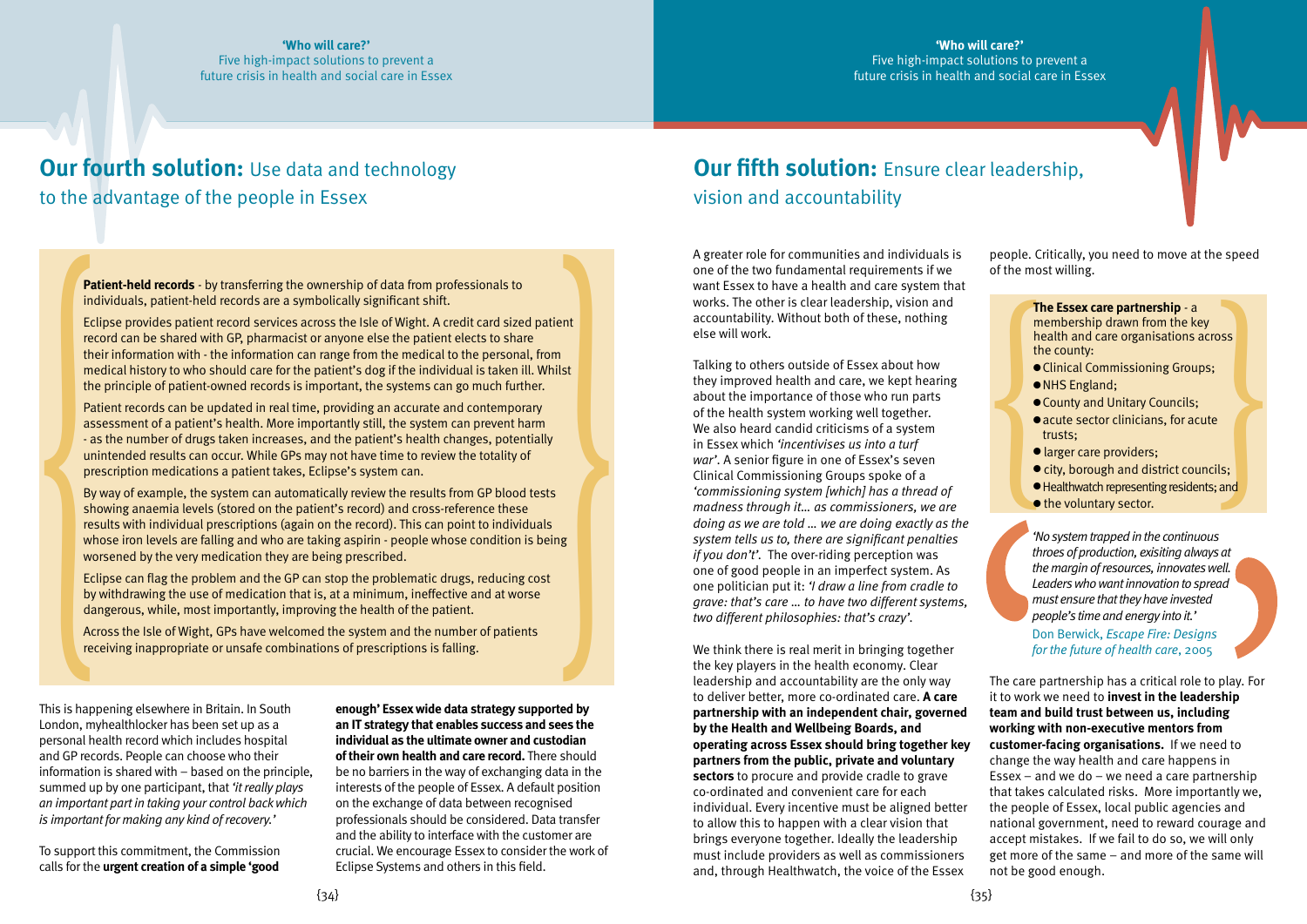The care partnership will look to bring together commissioners and providers. Of equal importance, it will also look to **integrate provision – in other words make services less fragmented, easier to navigate, and hence better value for money. Commissioners will incentivise providers to work together rather than driving them apart through divisive tendering processes.**

Those who know the system admit it is difficult to navigate; those who have to use the system are more critical still. This will require tough decisions and mean people and organisations acting in new ways.

It is clear that the face of health and care will need to change over the coming years - budget pressures and increased demand for services will see to that. The services we will use will be different, based increasingly on professionals working with people to develop individual services. The commissioners, Healthwatch and Health and Wellbeing Boards should work together to identify and decommission services the state will no longer fund. Indeed, **whenever a new service is commissioned another should be decommissioned. Commissioners should be encouraged to identify non-core services now.**

Those who buy services will need to look to joint or combined tenders, funding collaborations rather than individual organisations – for example, why not look to the twenty-eight carers' organisations to

provide a single common service for carers rather than twenty-eight different services? Those who provide services will be asked to bid together and to consider the whole system – a *'service-plus'*  offer – and **commissioners should be supported to consider greater flexing of the workforce.** 

The Essex care partnership will develop a common vision of, and a co-ordinated approach to, care. This approach should be made clear to the people of Essex as well as the professionals and practitioners who work in the health system. Healthwatch must play a crucial role in the crafting of this on behalf of Essex people. Without imposing additional burdens on already hard-pressed commissioners and providers, a culture of comparison, acknowledgement, value, learning sharing and improvement should be encouraged – learning from each other to achieve more.

The Health and Wellbeing Boards will allow the Essex care partnership to co-ordinate the design, commissioning, procurement, and provision of a range of services that will address a small number of significant care challenges. **The Commission recommends the partnership to focus with urgency and courage on core areas that pose significant care challenges across Essex.** These areas of focus should support rather than replace local inputs and could include:

- **• bringing commissioners and providers together, from hospitals to care workers, to achieve the best care, best access, in the appropriate setting, cared for by the appropriate people and at the best value to the taxpayer;**
- **• allowing us to share our data;**
- **• identifying earlier those most in need and most likely to require care;**
- **• making the most of our communities and all our assets; and**
- **• creating a county-wide strategy to support us to take control of our own health and care and make the most of recent technologies to enhance the support provided.**

We were struck by the unprecedented challenges all public agencies were facing. We were particularly surprised at the scale of the task facing the county's new Clinical Commissioning Groups.

We have been told many times that *'the incentives are in the wrong places'.* Improved accountability can help improve the way money and incentives flow across the system. **A new culture of collaboration through a 'single pot of money' to deliver identified outcomes** – combined with pragmatism about how to deliver will help achieve the best possible wellbeing for Essex residents, whether they are in Chigwell or Clacton, Southminster or Saffron Walden. This would help address the situation outlined by a hospice chief executive who said that *'people are too narrowminded, too focused on their own budgets … they are all looking at their own budgets rather than overall value for money.'* This approach is not the norm, and **permission should be sought from the relevant authorities and regulators to allow for this to be successful.** 

#### **'Who will care?'** Five high-impact solutions to prevent a future crisis in health and social care in Essex

## **Our fifth solution:**  Ensure clear leadership, vision and accountability

## **Our fifth solution:**  Ensure clear leadership, vision and accountability

*'I find it confusing that I have recorded 28 organisations which provide support for carers. This must mean overlap, duplicaton and confusion of effort.'* Carer, Chelmsford, June 2013

*'It is important as innovations diffuse to harvest and then routinely and widely publicise the benefits. Successes need to be showcased and celebrated to build momentum for the on-going journey of system transformation.'* 

<G.Parston> et al.*, From innovation to transformation,* Institute of Global Health Innovation, Imperial College, forthcoming 2013.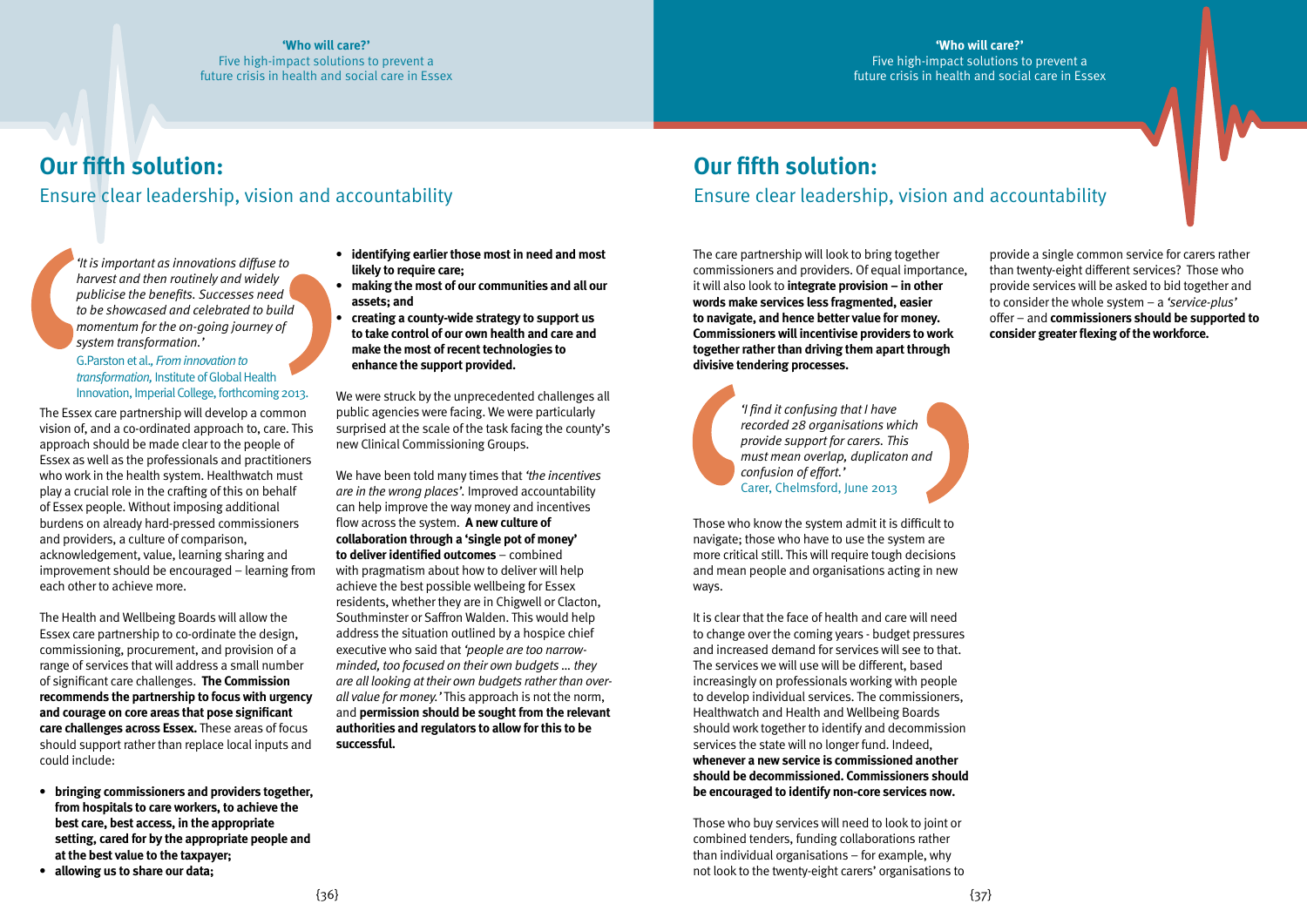**'Who will care?'**

Five high-impact solutions to prevent a future crisis in health and social care in Essex

The 'Who Will Care?' Commission was asked to consider how care could be improved for the benefit of all. With the publication of this report, the Commission has fulfilled its side of the bargain. As five Commissioners, we cannot deliver the change Essex needs. That responsibility rests with the people of Essex, with public agencies and health professionals, with business, and with you. We look forward to watching your success in the years that follow this Commission's publication.

## **What happens now? Who are you?**

**Sir Thomas Hughes-Hallett** is our Chairman. Tom was Chief Executive of Marie Curie for twelve years until taking on this Commission. He is now Chair of the Institute of Global Health Innovation at Imperial College, London. Tom lives in East Anglia and his son was a surgeon at Broomfield Hospital. This is the third Commission he has chaired.

**John Spence CBE** is Tom's Vice Chair. John worked for Lloyds Banking Group for twenty-two years and has also chaired a range of charities, including Action for Blind People, Vitalise, and Blind In Business. A resident of Chelmsford, he was elected to Essex County Council in May 2013.

**Mike Adams OBE** is Chair of Healthwatch Essex and Chief Executive of the disability charity ecdp. He is also a non-executive director of CareTech, a private sector social care company. Mike has held a number of senior management positions at the Disability Rights Commission, the National Disability Team for higher education and Coventry University.

**Professor Sheila Salmon** is Chair of Mid-Essex NHS Hospital Trust. A midwife by training, Sheila has more than three decades of health and social care experience and has served as a Foundation Trust governor and a Non-Executive Director. Sheila is Emeritus Professor of Health at Anglia Ruskin University. She lives in Danbury.

**Dr Gary Sweeney** is a GP in Clacton and Chair of the North East Essex Clinical Commissioning Group. He has worked in Tendring for almost thirty years, twenty-six of those in his Pier Ward surgery. A former student of St Bart's in London, Gary spent eight years in hospital medicine in Anaesthetics. Gary is also deputy Chair of the

Essex Health and Wellbeing Board, which brings together councils and Clinical Commissioning Groups to develop a shared understanding of our health needs.

The Commissioners were supported by a secretariat consisting of **Sara Ismay**, **Julie Leigh** and **Dr Paul Probert.**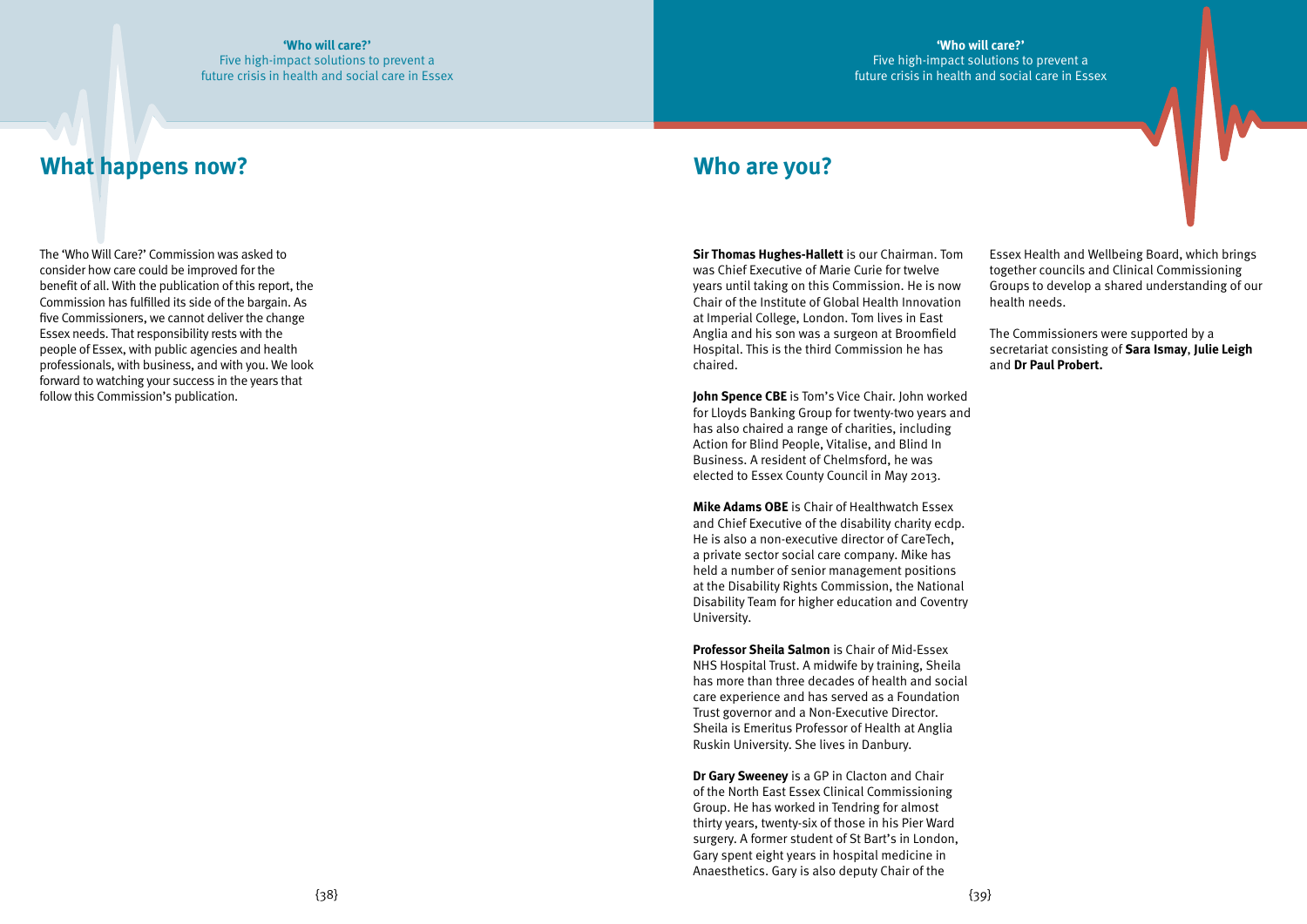#### **'Who will care?'** Five high-impact solutions to prevent a future crisis in health and social care in Essex

## **Notes Notes**

You can read *'Who will care?' Five highimpact solutions to prevent a future crisis in health and social care in Essex* without having to read these notes. However, if you want to know more about the issues we raise and the sources we used when coming to our recommendations, you can find out more here.

i Office for National Statistics, *Statistical Bulletin: Health Expectancies at Birth and at Age 65 in the United Kingdom, 2008-2010*, August 2012. Available online: **[http://www.ons.gov.uk/ons/](http://www.ons.gov.uk/ons/dcp171778_277684.pdf) [dcp171778\\_277684.pdf](http://www.ons.gov.uk/ons/dcp171778_277684.pdf)**. See also Seshamani & Gray, 'A longitudinal study of the effects of age and time to death on hospital costs', Journal of Health Economics, vol. 23, (2004), pp. 217-35.

iii All Party Parliamentary Group for Housing and Care for Older People, *Living Well at Home Inquiry*, (2011), p. 7. Available online at: **[http://](http://www.housinglin.org.uk/_library/Resources/Housing/Support_materials/Other_reports_and_guidance/living-well-at-home.pdf) [www.housinglin.org.uk/\\_library/Resources/](http://www.housinglin.org.uk/_library/Resources/Housing/Support_materials/Other_reports_and_guidance/living-well-at-home.pdf) [Housing/Support\\_materials/Other\\_reports\\_and\\_](http://www.housinglin.org.uk/_library/Resources/Housing/Support_materials/Other_reports_and_guidance/living-well-at-home.pdf) [guidance/living-well-at-home.pdf.](http://www.housinglin.org.uk/_library/Resources/Housing/Support_materials/Other_reports_and_guidance/living-well-at-home.pdf)** Accessed July 2013.

ii Local Government Association and ADASS, *People who pay for care: quantitative and qualitative analysis of self-funders in the social care market*, January 2011, p23. Available online at: **[http://www.thinklocalactpersonal.](http://www.thinklocalactpersonal.org.uk/_library/Resources/Personalisation/Localmilestones/People_who_pay_for_care_-_report_12_1_11_final.pdf) [org.uk/\\_library/Resources/Personalisation/](http://www.thinklocalactpersonal.org.uk/_library/Resources/Personalisation/Localmilestones/People_who_pay_for_care_-_report_12_1_11_final.pdf)** Localmilestones/People who pay for care **[report\\_12\\_1\\_11\\_final.pdf](http://www.thinklocalactpersonal.org.uk/_library/Resources/Personalisation/Localmilestones/People_who_pay_for_care_-_report_12_1_11_final.pdf)** Accessed July 2013.

iv See, for example, the reporting of recent research on childhood heart health: 'The unhealthy generation who could die before their parents Millions of British children risk heart disease by shunning vegetables and watching too much television, campaigners warn', *Daily Mail*, 12th August 2013. The original analysis is Townsend *et al*., Children and Young People Statistics 2013, British Heart Foundation Health Promotion Research Group and Department of Public Health, University of Oxford, August 2013. Available online at: **[http://www.bhf.org.uk/](http://www.bhf.org.uk/publications/view-publication.aspx?ps=1002326 ) [publications/view-publication.aspx?ps=1002326](http://www.bhf.org.uk/publications/view-publication.aspx?ps=1002326 )** Accessed August 2013.

The alternative could require another £50 billion of efficiency measures needed over the next 50 years to cope with the increasing cost of health care and supporting Britain's ageing population. See Office of Budget Responsibility, Fiscal Sustainability Report, (July, 2013). Available online at: **[http://cdn.budgetresponsibility.](http://cdn.budgetresponsibility.independent.gov.uk/2013-FSR_OBR_web.pdf) [independent.gov.uk/2013-FSR\\_OBR\\_web.pdf](http://cdn.budgetresponsibility.independent.gov.uk/2013-FSR_OBR_web.pdf)**. Accessed July 2013.

v See, for example, Department for Work and Pensions, *Working for a healthier tomorrow. Dame Carol Black's Review of the health of Britain's working age population*, March, 2008, especially chapter three. Available online at: **[https://www.](https://www.gov.uk/government/uploads/system/uploads/attachment_data/file/209782/hwwb-working-for-a-healthier-tomorrow.pdf) [gov.uk/government/uploads/system/uploads/](https://www.gov.uk/government/uploads/system/uploads/attachment_data/file/209782/hwwb-working-for-a-healthier-tomorrow.pdf) [attachment\\_data/file/209782/hwwb-working](https://www.gov.uk/government/uploads/system/uploads/attachment_data/file/209782/hwwb-working-for-a-healthier-tomorrow.pdf)[for-a-healthier-tomorrow.pdf](https://www.gov.uk/government/uploads/system/uploads/attachment_data/file/209782/hwwb-working-for-a-healthier-tomorrow.pdf)**. Accessed July 2013. Given the UK's emerging demographic profile of an ageing population, with a smaller proportion of working-age residents, the Chartered Institute of Personnel and Development's *Managing a Healthy Ageing Workforce. A National Business* 

*Imperative*, March 2012, is also relevant. Available online at: **[http://www.cipd.co.uk/NR/](http://www.cipd.co.uk/NR/rdonlyres/2778DBAC-B375-4CB5-B5C9-FFD866C7597A/0/5754ManagingageingworkforceWEB.pdf) [rdonlyres/2778DBAC-B375-4CB5-B5C9-FFD866C7](http://www.cipd.co.uk/NR/rdonlyres/2778DBAC-B375-4CB5-B5C9-FFD866C7597A/0/5754ManagingageingworkforceWEB.pdf) [597A/0/5754ManagingageingworkforceWEB.pdf](http://www.cipd.co.uk/NR/rdonlyres/2778DBAC-B375-4CB5-B5C9-FFD866C7597A/0/5754ManagingageingworkforceWEB.pdf)**. Accessed August 2013.

 $\vee$  These figures will change in 2016/17.

vii Institute for Fiscal Studies, 'We shall squeeze until the pips squeak', *Post-Spending Round Briefing*, 27 June 2013. Available online at: **[http://www.ifs.org.uk/budgets/sr2013/gemma\\_](http://www.ifs.org.uk/budgets/sr2013/gemma_tetlow.pdf) [tetlow.pdf](http://www.ifs.org.uk/budgets/sr2013/gemma_tetlow.pdf)**. Accessed June 2013. Clearly local government delivers a range of services beyond social care but directly comparable national social care figures are not readily available to show changes to budgets in real terms. HM Treasury budgeting and administrative structures fodus on organisations not services – hence the clarity on the NHS budget administered from Richmond House but less certainty on the proportion of local government grant from central government which will be used to provide social care. The Local Government Association in its *Funding Outlook for Councils from 2010/11 to 2019/20: preliminary modelling*, June 2012, cites the King's Fund analysis of a £1.2 billion social care funding gap by 2014/15. Available online at: **[http://www.](http://www.local.gov.uk/web/guest/publications/-/journal_content/56/10180/3626323/PUBLICATION  ) [local.gov.uk/web/guest/publications/-/journal\\_](http://www.local.gov.uk/web/guest/publications/-/journal_content/56/10180/3626323/PUBLICATION  ) [content/56/10180/3626323/PUBLICATION](http://www.local.gov.uk/web/guest/publications/-/journal_content/56/10180/3626323/PUBLICATION  )** Accessed August 2013.

viii This blind spot isn't Essex-specific, see Wellings, 'Health and Social Care Funding – Public Perceptions, presentation to the King's Fund, January 2013. Available online at: **[http://](http://www.kingsfund.org.uk/sites/files/kf/dan-wellings-health-and-social-care-funding-kings-fund-jan13.pdf) [www.kingsfund.org.uk/sites/files/kf/dan-](http://www.kingsfund.org.uk/sites/files/kf/dan-wellings-health-and-social-care-funding-kings-fund-jan13.pdf)** **[wellings-health-and-social-care-funding-kings](http://www.kingsfund.org.uk/sites/files/kf/dan-wellings-health-and-social-care-funding-kings-fund-jan13.pdf)[fund-jan13.pdf](http://www.kingsfund.org.uk/sites/files/kf/dan-wellings-health-and-social-care-funding-kings-fund-jan13.pdf)**. Accessed July 2013.

ix Government can do much more to make this easier, see the National Audit office, *Government interventions to support retirement incomes*, July 2013. Available online at: **[http://www.nao.](http://www.nao.org.uk/wp-content/uploads/2013/07/10153-001-Government-Interventions-to-support-retirement-incomes-Book-ES.pdf) [org.uk/wp-content/uploads/2013/07/10153-](http://www.nao.org.uk/wp-content/uploads/2013/07/10153-001-Government-Interventions-to-support-retirement-incomes-Book-ES.pdf) [001-Government-Interventions-to-support](http://www.nao.org.uk/wp-content/uploads/2013/07/10153-001-Government-Interventions-to-support-retirement-incomes-Book-ES.pdf)[retirement-incomes-Book-ES.pdf](http://www.nao.org.uk/wp-content/uploads/2013/07/10153-001-Government-Interventions-to-support-retirement-incomes-Book-ES.pdf)**. Accessed August 2013.

x Macdonnell and Darzi, 'A key to slower health spending growth worldwide will be unlocking innovation to reduce the labor-intensity of care', *Health Affairs*, April 2013.

xi On this see The King's Fund, *Patients' preferences matter. Stop the silent misdiagnosis*, 2012. Available online at: **[http://www.](http://www.kingsfund.org.uk/search/site/publications%20patients%20preferences%20matter) [kingsfund.org.uk/search/site/publications%20](http://www.kingsfund.org.uk/search/site/publications%20patients%20preferences%20matter) [patients%20preferences%20matter](http://www.kingsfund.org.uk/search/site/publications%20patients%20preferences%20matter)** Accessed July 2013.

 xii See Holam & Lorig, 'Patients as partners in managing chronic disease', *BMJ* 2000; 320:526.

xiii *High Quality Care for All*, Department of Health, 2008, p. 7.

xiv In this respect, Essex residents' attitudes are not markedly different from those of the British public at large – see Bidgood, 'The NHS: the Envy of the World?', Civitas, March 2013.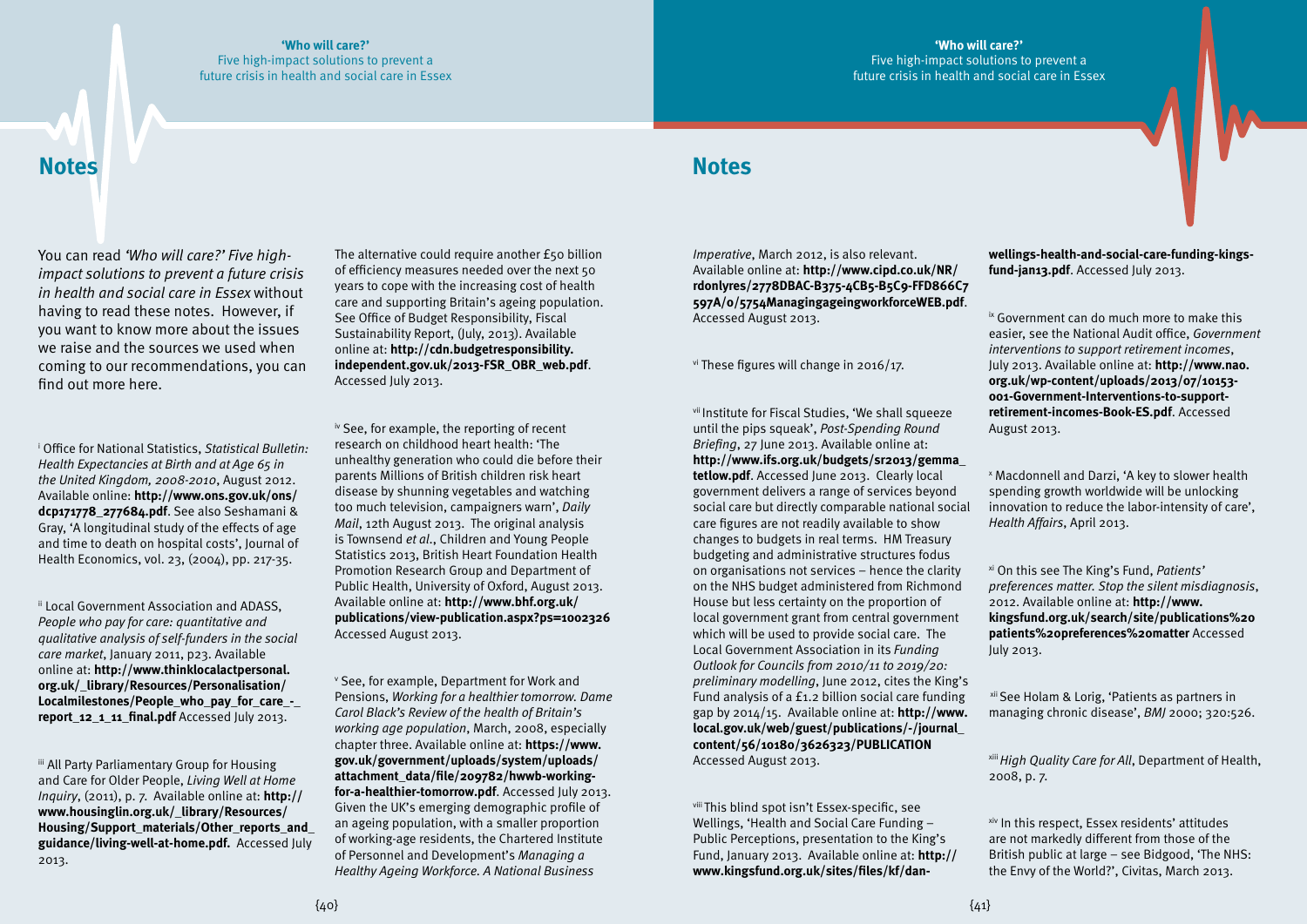#### **'Who will care?'**

Five high-impact solutions to prevent a future crisis in health and social care in Essex

## **Notes**

Available online at: **[http://www.civitas.org.uk/](http://www.civitas.org.uk/nhs/download/NHS_Envy_of_the_World.pdf) [nhs/download/NHS\\_Envy\\_of\\_the\\_World.pdf](http://www.civitas.org.uk/nhs/download/NHS_Envy_of_the_World.pdf)**. Accessed August 2013.

xv For example, The King's Fund, *Transforming our health care system: ten priorities for commissioners*, revised edition, March 2013. Available online at: **[http://www.kingsfund.](http://www.kingsfund.org.uk/publications/articles/transforming-our-health-care-system-ten-priorities-commissioners) [org.uk/publications/articles/transforming-our](http://www.kingsfund.org.uk/publications/articles/transforming-our-health-care-system-ten-priorities-commissioners)[health-care-system-ten-priorities-commissioners](http://www.kingsfund.org.uk/publications/articles/transforming-our-health-care-system-ten-priorities-commissioners)**  Accessed August 2013.

xvi Chitnis, Georghiou, Steventon & Bardsley, *The impact of the Marie Curie Nursing Service on place of death and hospital use at the end of life*, (November 2012). Available online at: **[http://](http://www.nuffieldtrust.org.uk/sites/files/nuffield/publication/121114_marie_curie_summary-final_0.pdf) [www.nuffieldtrust.org.uk/sites/files/nuffield/](http://www.nuffieldtrust.org.uk/sites/files/nuffield/publication/121114_marie_curie_summary-final_0.pdf) [publication/121114\\_marie\\_curie\\_summary](http://www.nuffieldtrust.org.uk/sites/files/nuffield/publication/121114_marie_curie_summary-final_0.pdf)[final\\_0.pdf](http://www.nuffieldtrust.org.uk/sites/files/nuffield/publication/121114_marie_curie_summary-final_0.pdf)**. Accessed August 2013.

xvii Addicott, *Working together to deliver the Mandate. Strengthening partnerships between the NHS and the voluntary sector,* The King's Fund, July 2013. Available online at: **[http://www.](http://www.kingsfund.org.uk/sites/files/kf/field/field_publication_file/working-together-to-deliver-the-mandate-jul13.pdf) [kingsfund.org.uk/sites/files/kf/field/field\\_](http://www.kingsfund.org.uk/sites/files/kf/field/field_publication_file/working-together-to-deliver-the-mandate-jul13.pdf) [publication\\_file/working-together-to-deliver-the](http://www.kingsfund.org.uk/sites/files/kf/field/field_publication_file/working-together-to-deliver-the-mandate-jul13.pdf)[mandate-jul13.pdf](http://www.kingsfund.org.uk/sites/files/kf/field/field_publication_file/working-together-to-deliver-the-mandate-jul13.pdf)**. Accessed August 2013.

xviii See, for example, Deloitte, *Primary Care: Working Differently. Telecare and telehealth – a game changer for health and social care*, 2012. Available online at: **[http://www.deloitte.com/](http://www.deloitte.com/assets/Dcom-UnitedKingdom/Local%20Assets/Documents/Industries/Life%20Sciences/uk-ls-telehealth-telecare.pdf) [assets/Dcom-UnitedKingdom/Local%20Assets/](http://www.deloitte.com/assets/Dcom-UnitedKingdom/Local%20Assets/Documents/Industries/Life%20Sciences/uk-ls-telehealth-telecare.pdf) [Documents/Industries/Life%20Sciences/uk-ls](http://www.deloitte.com/assets/Dcom-UnitedKingdom/Local%20Assets/Documents/Industries/Life%20Sciences/uk-ls-telehealth-telecare.pdf)[telehealth-telecare.pdf](http://www.deloitte.com/assets/Dcom-UnitedKingdom/Local%20Assets/Documents/Industries/Life%20Sciences/uk-ls-telehealth-telecare.pdf)** Accessed July 2013.

 xix The seven million figure comes from the Office for National Statistics. For a recent example of its deployment, see 'Tenants without internet access don't care, landlord survey reveals', *Inside Housing*, 31 May 2013.